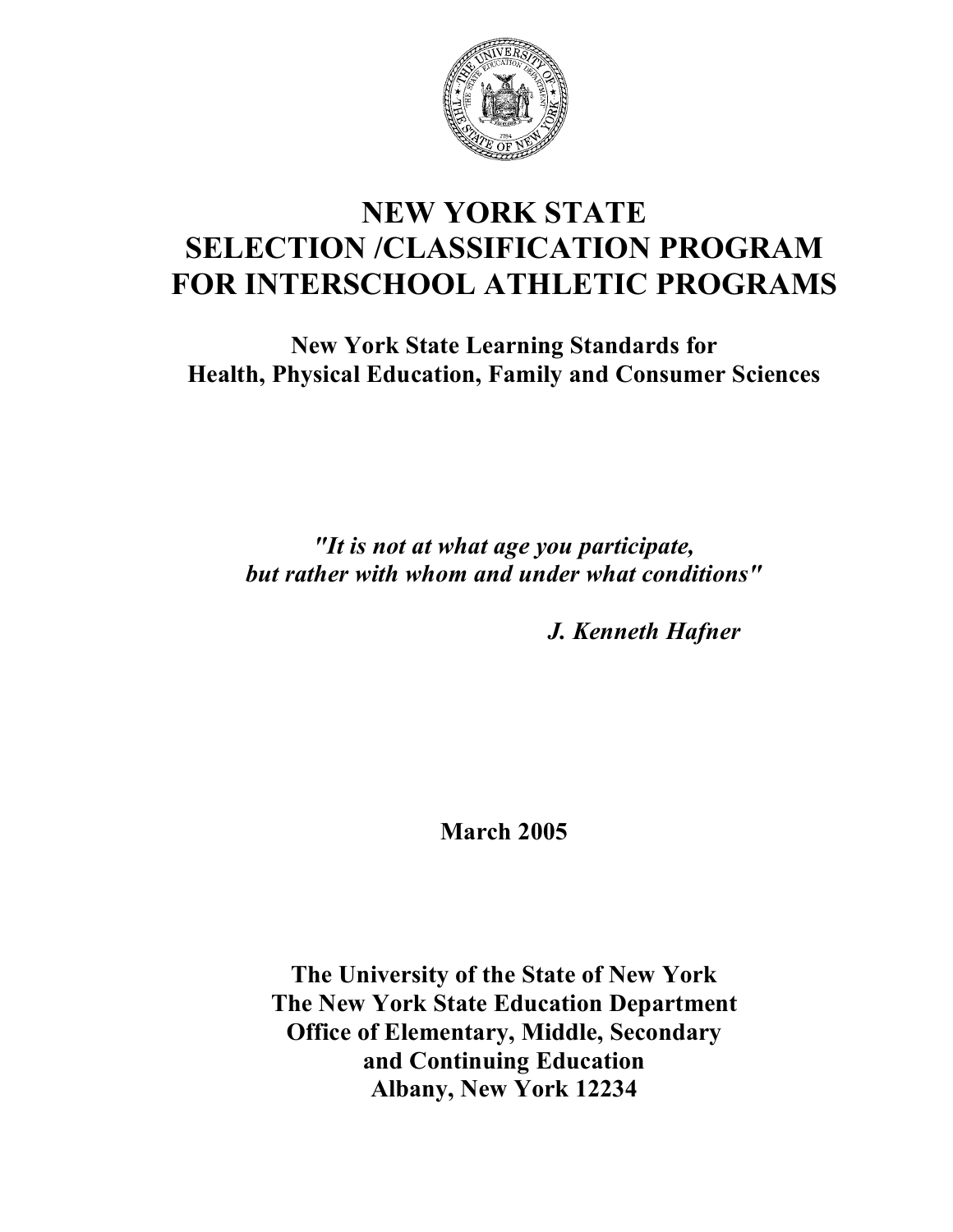# **THE UNIVERSITY OF THE STATE OF NEW YORK Regents of The University**

Robert M. Bennett, Chancellor, B.A., M.S. Tonawanda Adelaide L. Sanford, Vice Chancellor, B.A., M.A., P.D. Hollis Diane O'Neill McGivern, B.S.N., M.A., Ph.D. Staten Island Saul B. Cohen, B.A., M.A., Ph.D. New Rochelle James C. Dawson, A.A., B.A., M.S., Ph.D. Peru Anthony S. Bottar, B.A., J.D. North Syracuse Merryl H. Tisch, B.A., M.A. New York Geraldine D. Chapey, B.A., M.A., Ed.D. Belle Harbor Arnold B. Gardner, B.A., LL.B. Buffalo Harry Phillips, 3rd, B.A., M.S.F.S. Hartsdale Joseph E. Bowman, Jr., B.A., M.L.S., M.A., M.Ed., Ed.D. Albany Lorraine A. Cortes-Vazquez, B.A., M.P.A. Bronx James R. Tallon, Jr., B.A., M.A. Binghamton Milton L. Cofield, B.A., M.B.A., Ph.D. Rochester John Brademas, B.A., Ph.D. New York

President of The University and Commissioner of Education Richard P. Mills

Chief of Staff Counsel and Deputy Commissioner for Legal Affairs Kathy A. Ahearn

Chief Operating Officer Deputy Commissioner for the Office of Management Services Theresa E. Savo

Deputy Commissioner for Elementary, Middle, Secondary, and Continuing Education James A. Kadamus

Assistant Commissioner for Curriculum and Instructional Support Jean C. Stevens

Assistant Director for Curriculum, Instruction, and Instructional Technology Anne Schiano

The State Education Department does not discriminate on the basis of age, color, religion, creed, disability, marital status, veteran status, national origin, race, gender, genetic predisposition or carrier status, or sexual orientation in its educational programs, services and activities. Portions of this publication can be made available in a variety of formats, including braille, large print or audio tape, upon request. Inquiries concerning this policy of nondiscrimination should be directed to the Department's Office for Diversity, Ethics, and Access, Room 530, Education Building, Albany, NY 12234.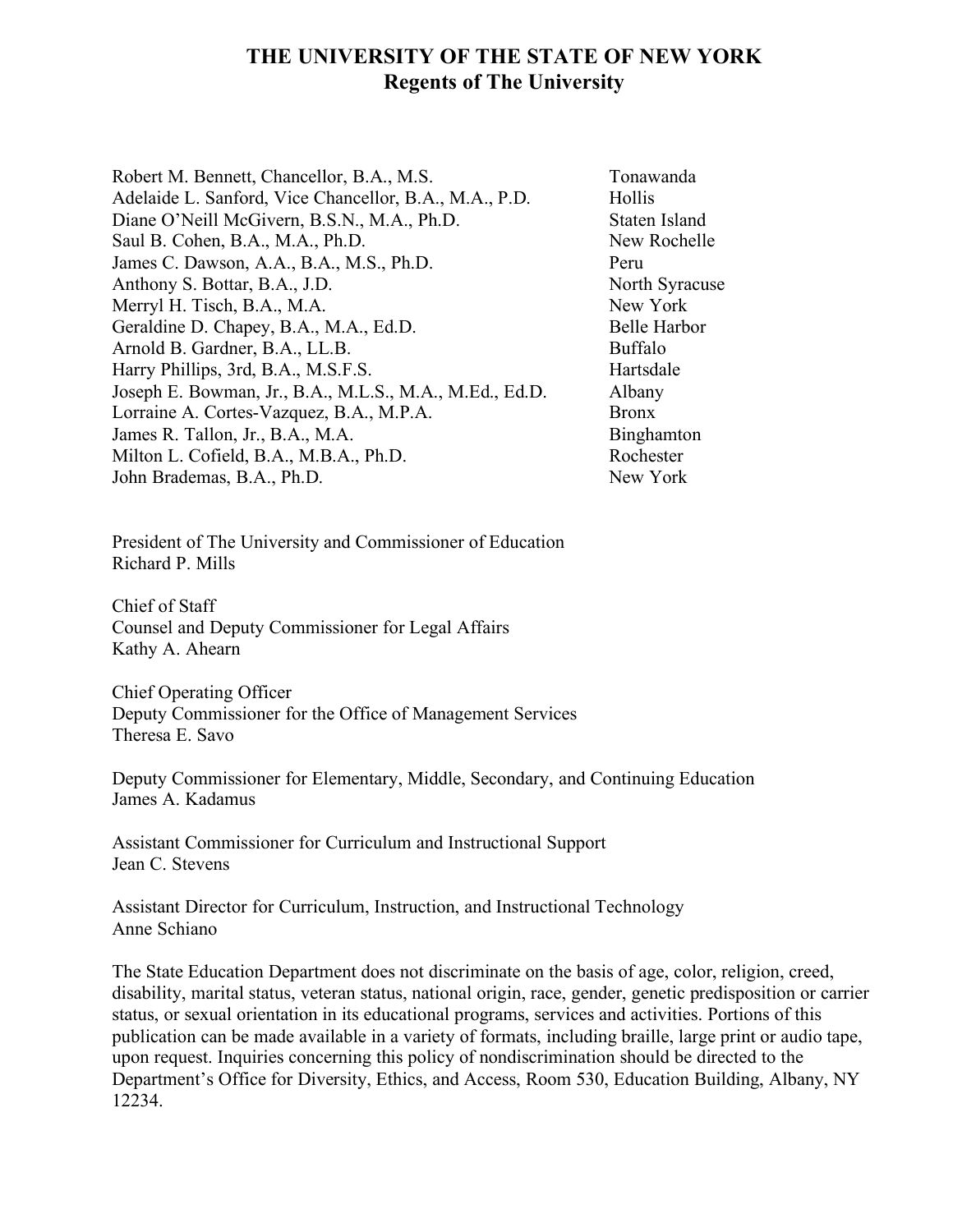#### **ACKNOWLEDGMENTS**

#### **New York State Selection Classification Committee Mary Caparelli, RN, CSNP**

Administrator, Statewide School Health Services Center New York State Education Department

#### **Phyllis Danks**

Director of Health, Physical Education and Athletics Marcellus Central School District

#### **Nina Van Erk**

Executive Director New York State Public High School Athletic Association, Inc.

#### **Harold Fried**

Director of Health, Physical Education and Athletics Pine Bush Central School District

#### **Gwen Garcia**

Coordinator of Athletics, Physical Education and Health Warwick Valley Central School District

#### **Robert Goldberg**

Chairman, New York State Selection Classification Committee Retired Director of Health, Physical Education, and Athletics

#### **Kent W. Gray**

Associate in Physical Education New York State Education Department

#### **Lloyd L. Mott**

Assistant Director New York State Public High School Athletic Association, Inc.

#### **Doug Prato**

Director of Health, Physical Education, and Athletics - Retired Commack Union Free School District

#### **John Russo**

Director of Athletics, Physical Education, Health and Safety Education Warwick Valley Central School District

#### **Robert C. Zifchock**

Director of Health, Physical Education, Athletics and Safety Education Freeport Union Free School District

#### **Contributors**

Don Allen, East Greenbush Central School District - Retired Janet Carey, Sullivan Central School District - Retired Cindy Devore, M.D. William Dolan, M.D. Pat Grasso, Laurens Central School District J. Kenneth Hafner, New York State Public High School Athletic Association, Inc. - Retired Dr. Sandra Scott, New York State Public High School Athletic Association, Inc. - Retired Robert Sullivan, Bayport - Blue Point Central School District - Retired David Wooster, Guilderland Central School District - Retired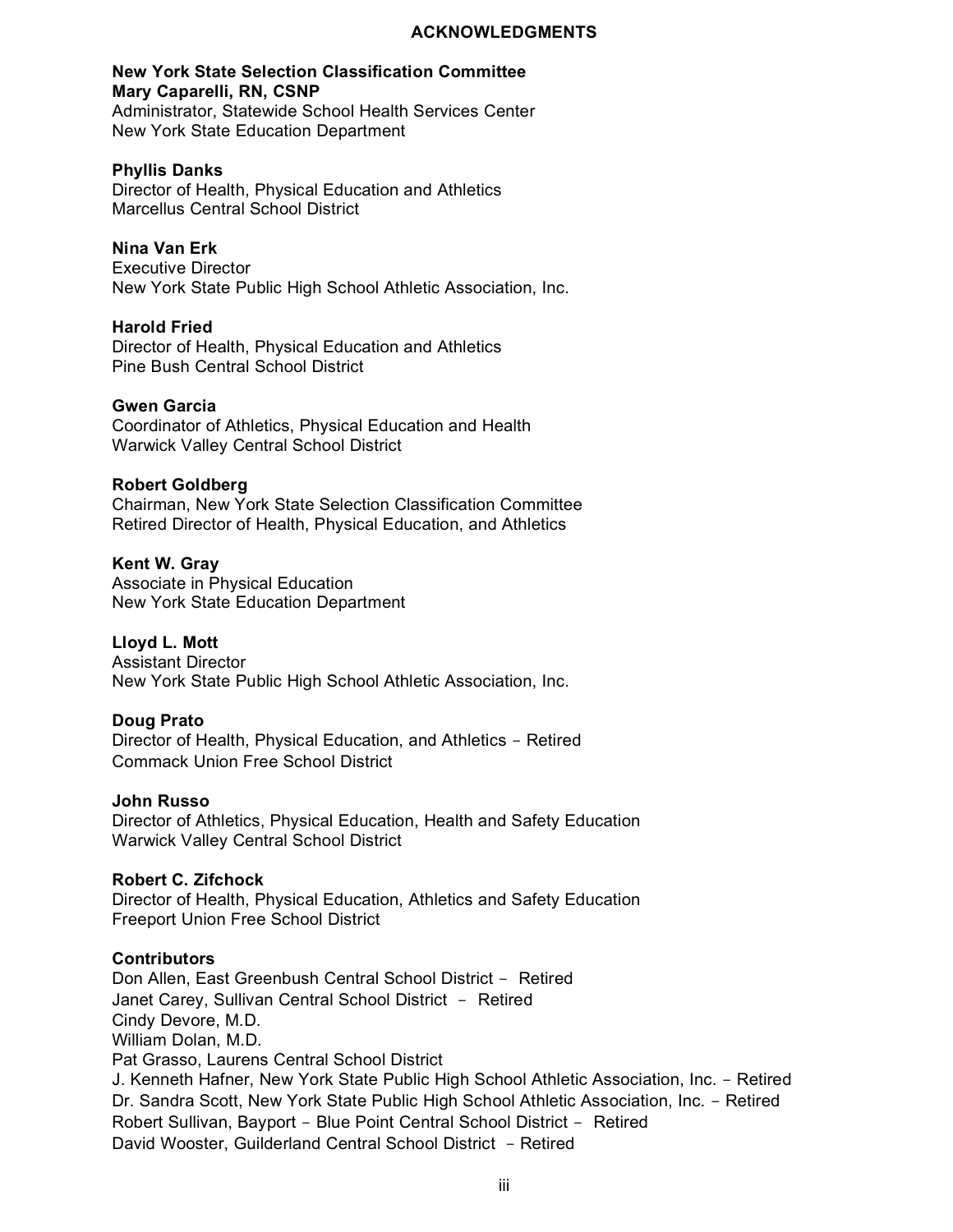#### **PREFACE**

With the adoption of *Learning Standards in Health, Physical Education, Family and Consumer Science,* physical education has been included as a content area in the curriculum, along with other academic subjects. Selection/Classification, a process for screening students approved by the Board of Regents as part of the school eligibility rules\* in 1980, is aligned with Learning Standards 1 and 2. These standards state that students will have the necessary knowledge and skills to establish and maintain physical fitness, participate in physical activity, maintain personal health, and acquire the knowledge and ability to create and maintain a safe and healthy environment.

The State Education Department (SED) has worked collaboratively with the New York State Athletic Administrators Association (NYSAAA), New York State Public High School Athletic Association (NYSPHSAA) and directors of physical education/athletics, to promote physical education and interschool athletic competition statewide. This guide to Selection/Classification procedures, the culmination of a two-year revision process, is one result of this collaboration.

The document represents the shared belief of NYSAAA, NYSPHSAA, the directors of physical education/athletics, and SED that physical education and interscholastic athletic competition are important to the development of the whole child and that students benefit when they can participate in such activities at appropriate levels of maturity and physical ability.

Normally, a student is eligible for senior high athletic competition in a sport during each of four consecutive seasons commencing with entry into the ninth grade. However, by satisfying the requirements of Selection/Classification, a student may receive extended eligibility to permit:

- a) Participation during five consecutive seasons in the approved sport after entry into the eighth grade; or
- b) Participation during six consecutive seasons in the approved sport after entry into the seventh grade.

The intent of Selection/Classification is to provide for students in grades 7 through 12 a mechanism allowing them to participate safely at an appropriate level of competition based upon readiness rather than age and grade. Students do not mature at the same rate and there can be a tremendous range of developmental differences between students of the same age. The program is not to be used to fill positions on teams, provide additional experience, provide a place for junior high students when no modified program is offered, or reward a student. Instead, it is aimed at the few select students who can benefit from such placement because of their level of readiness. It will also be *fairer* to the other students on the modified teams.

\*"A Board of Education may permit pupils in grades no lower than seventh to compete on any senior high school team, or permit senior high pupils to compete on any teams in grades no lower than seventh, provided the pupils are placed at levels of competition appropriate to their physiological maturity, physical fitness and skills in relationship to other pupils on those teams in accordance with standards established by the Commissioner." – Commissioner's Regulation Section 135.4  $(c)(7)(ii)(a)(4)$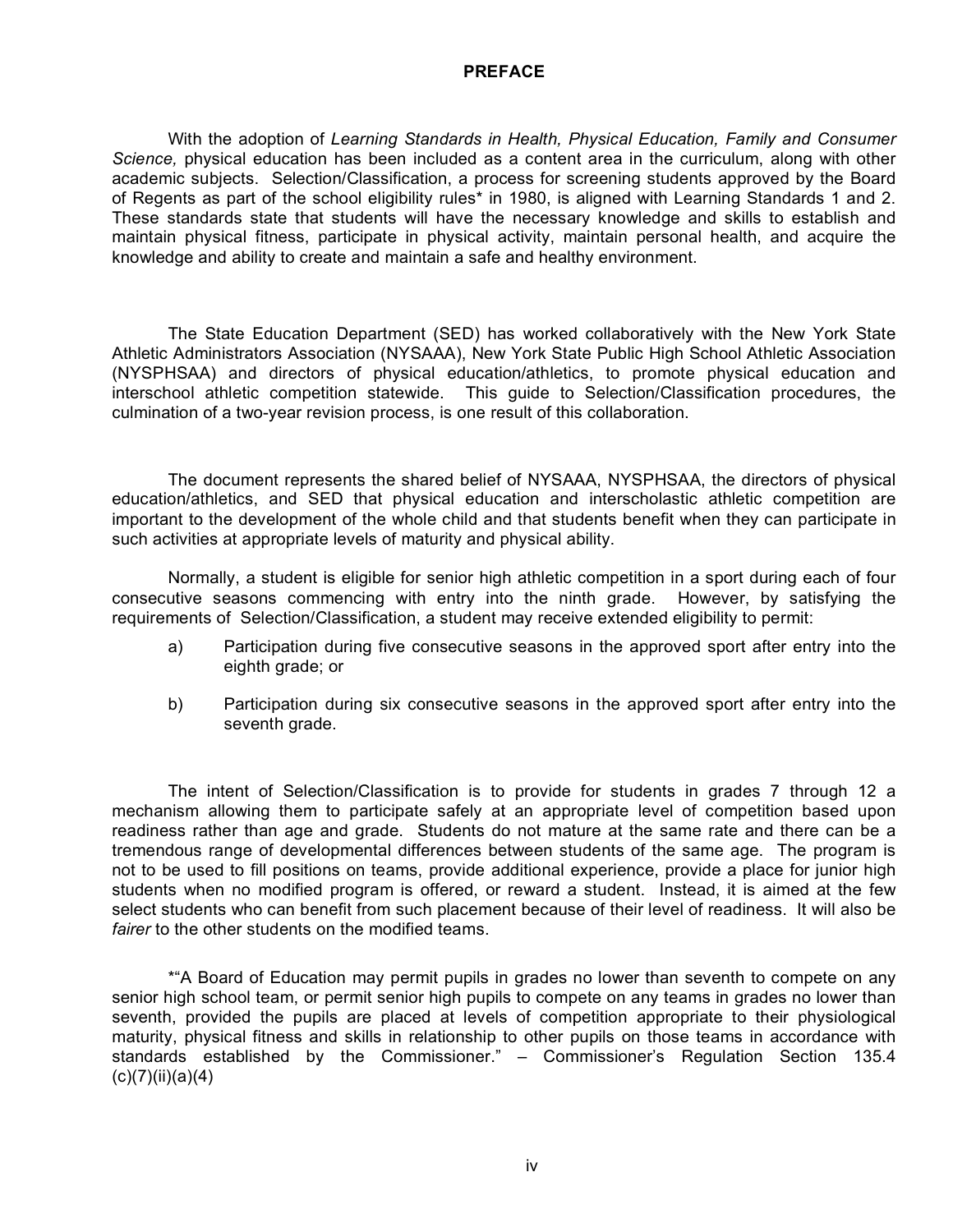# **TABLE OF CONTENTS**

| Acknowledgments                                                       |                                                                                                                                                                                                                                                                                                                                                                                                                                                                                                                                                                                                                                | iii                                                                                                                   |
|-----------------------------------------------------------------------|--------------------------------------------------------------------------------------------------------------------------------------------------------------------------------------------------------------------------------------------------------------------------------------------------------------------------------------------------------------------------------------------------------------------------------------------------------------------------------------------------------------------------------------------------------------------------------------------------------------------------------|-----------------------------------------------------------------------------------------------------------------------|
| Preface                                                               |                                                                                                                                                                                                                                                                                                                                                                                                                                                                                                                                                                                                                                | iv                                                                                                                    |
|                                                                       | How to Use This Guide                                                                                                                                                                                                                                                                                                                                                                                                                                                                                                                                                                                                          | 1                                                                                                                     |
|                                                                       | New York State Learning Standards for<br>Health, Physical Education, Family and Consumer Sciences                                                                                                                                                                                                                                                                                                                                                                                                                                                                                                                              | $\overline{2}$                                                                                                        |
|                                                                       | <b>Implementation Procedures</b>                                                                                                                                                                                                                                                                                                                                                                                                                                                                                                                                                                                               | $3 - 4$                                                                                                               |
|                                                                       | <b>Director of Physical Education/Athletics</b><br>Selection/Classification Procedure Checklist                                                                                                                                                                                                                                                                                                                                                                                                                                                                                                                                | 5                                                                                                                     |
| Attachments                                                           |                                                                                                                                                                                                                                                                                                                                                                                                                                                                                                                                                                                                                                |                                                                                                                       |
| Α.<br><b>B.</b><br>C.<br>D.<br>Ε.<br>F.<br>G.<br>Η.<br>L.<br>J.<br>K. | <b>Resolution by Board of Education</b><br><b>Individual Athletic Profile</b><br><b>Special Approval Request Application</b><br><b>Parental Permission</b><br>Developmental Screening - Male<br>Male Special Case Request Form<br>Developmental Screening - Female<br>Female Special Case Request Form<br><b>Athletic Performance Testing Instructions</b><br><b>Coach's Sport Skill Evaluation</b><br><b>Notification of Qualifications</b><br><b>Athletic Performance Test Components</b><br><b>Description of Test Items</b><br>Girls' Performance and Development Standards<br>Boys' Performance and Development Standards | $\overline{7}$<br>8<br>9<br>10<br>11<br>12<br>13<br>14<br>15<br>16<br>17<br>18<br>$19 - 20$<br>$21 - 22$<br>$23 - 25$ |
|                                                                       | Special Tryout Process - Bowling and Golf                                                                                                                                                                                                                                                                                                                                                                                                                                                                                                                                                                                      | 26                                                                                                                    |
|                                                                       | <b>Special Swimming Standards</b>                                                                                                                                                                                                                                                                                                                                                                                                                                                                                                                                                                                              | 27                                                                                                                    |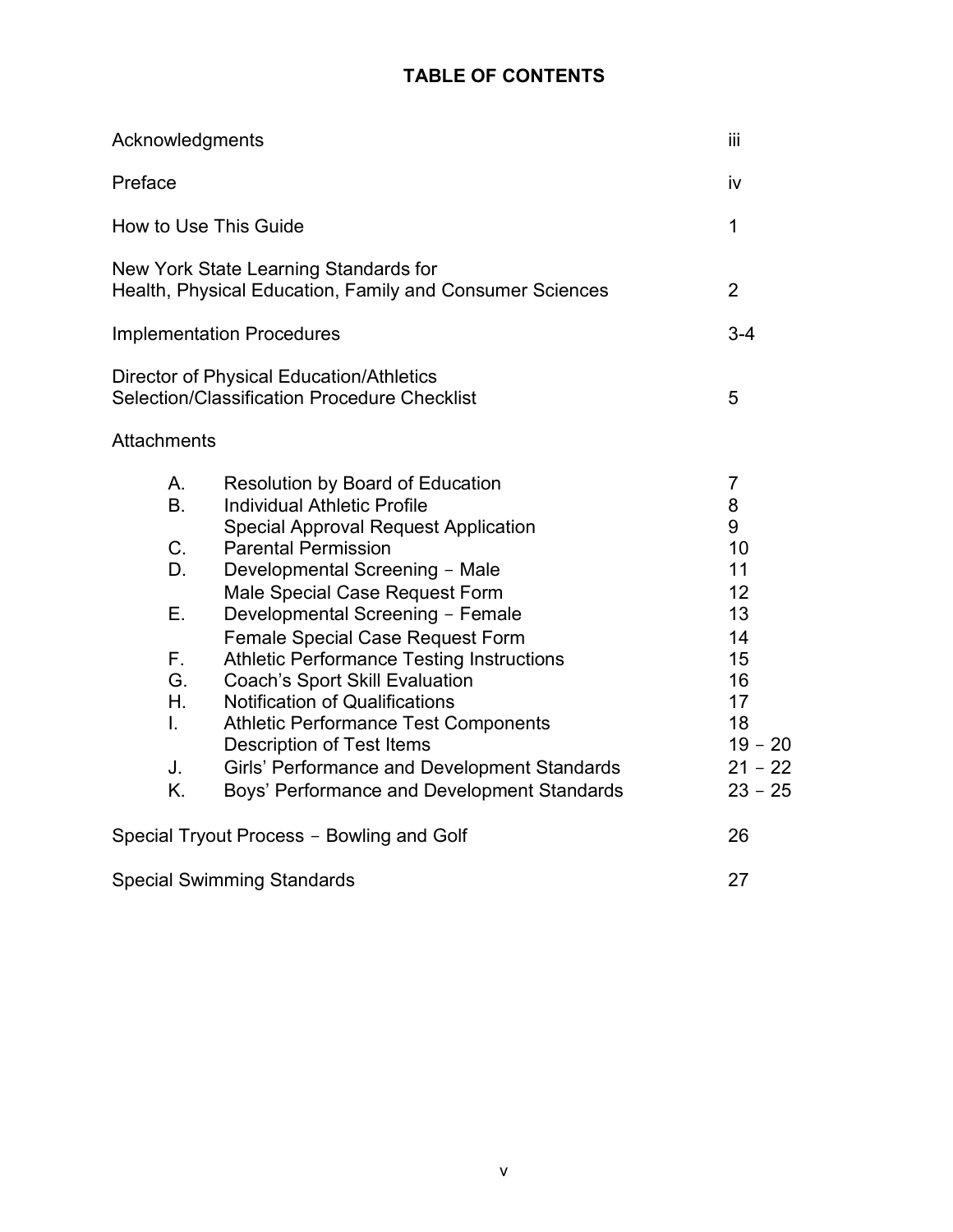#### **How to Use This Guide**

New York State Selection/Classification is a model program that may be implemented at the discretion of all local school districts. It is not mandated. Selection/Classification is intended for use by female and male student athletes in grades 7 - 12, and directly relates to specific interschool sport categories and levels of competition as follows:

> Intermediate Grades 7 - 8

Commencement Grades  $7 - 12$ 

Sports Categories (Girls and Boys) Attachment J (Girls) Attachment K (Boys)

Athletic Competition Levels Modified Frosh Junior Varsity Varsity

The main body of this document is organized to assist the director of physical education/athletics in administering all aspects related to Selection/Classification. This includes the following sections:

> Selection/Classification Implementation Procedures

 Selection/Classification Procedure Checklist

Attachment Forms

There is great diversity among student athletes throughout New York State. Selection/ Classification was designed to assess a student's physical maturation, physical fitness and skill, so that the student may be placed at a level of competition that should result in increased opportunity, a fairer competitive environment, reduced injury, and greater personal satisfaction.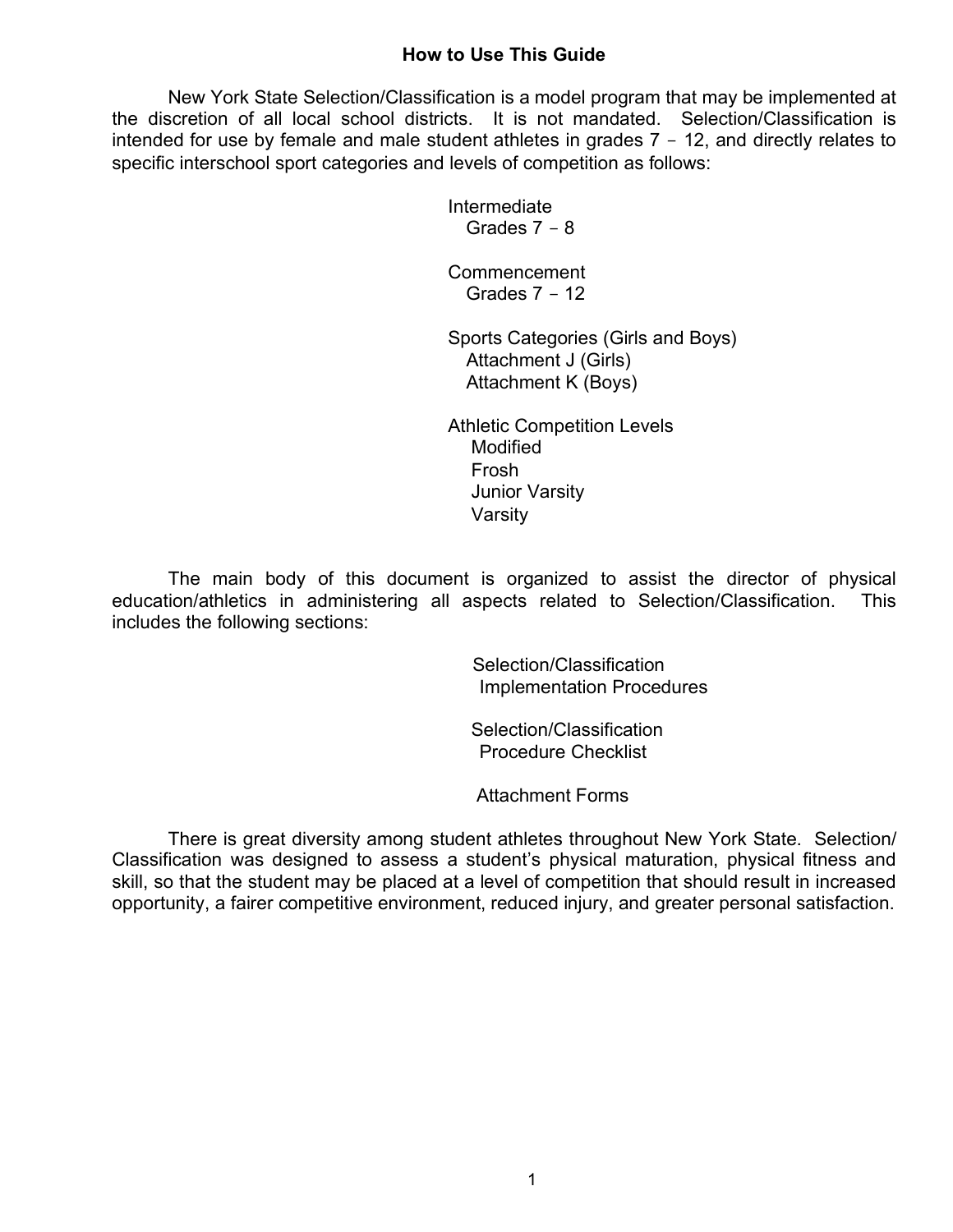#### **NEW YORK STATE LEARNING STANDARDS for HEALTH, PHYSICAL EDUCATION, FAMILY AND CONSUMER SCIENCES**

#### Excerpted from: New York State Education Department, May 1996

- Available online: www.emsc.nysed.gov/ciai/physed.html
- **STANDARD 1: Personal Health and Fitness Students will** have the necessary knowledge and skills to establish and maintain physical fitness, participate in physical education activity, and maintain personal health.
- **STANDARD 2: A Safe and Healthy Environment Students will** acquire the knowledge and ability necessary to create and maintain a safe and healthy environment.
- **STANDARD 3: Resource Management Students will** understand and be able to manage their personal and community resources.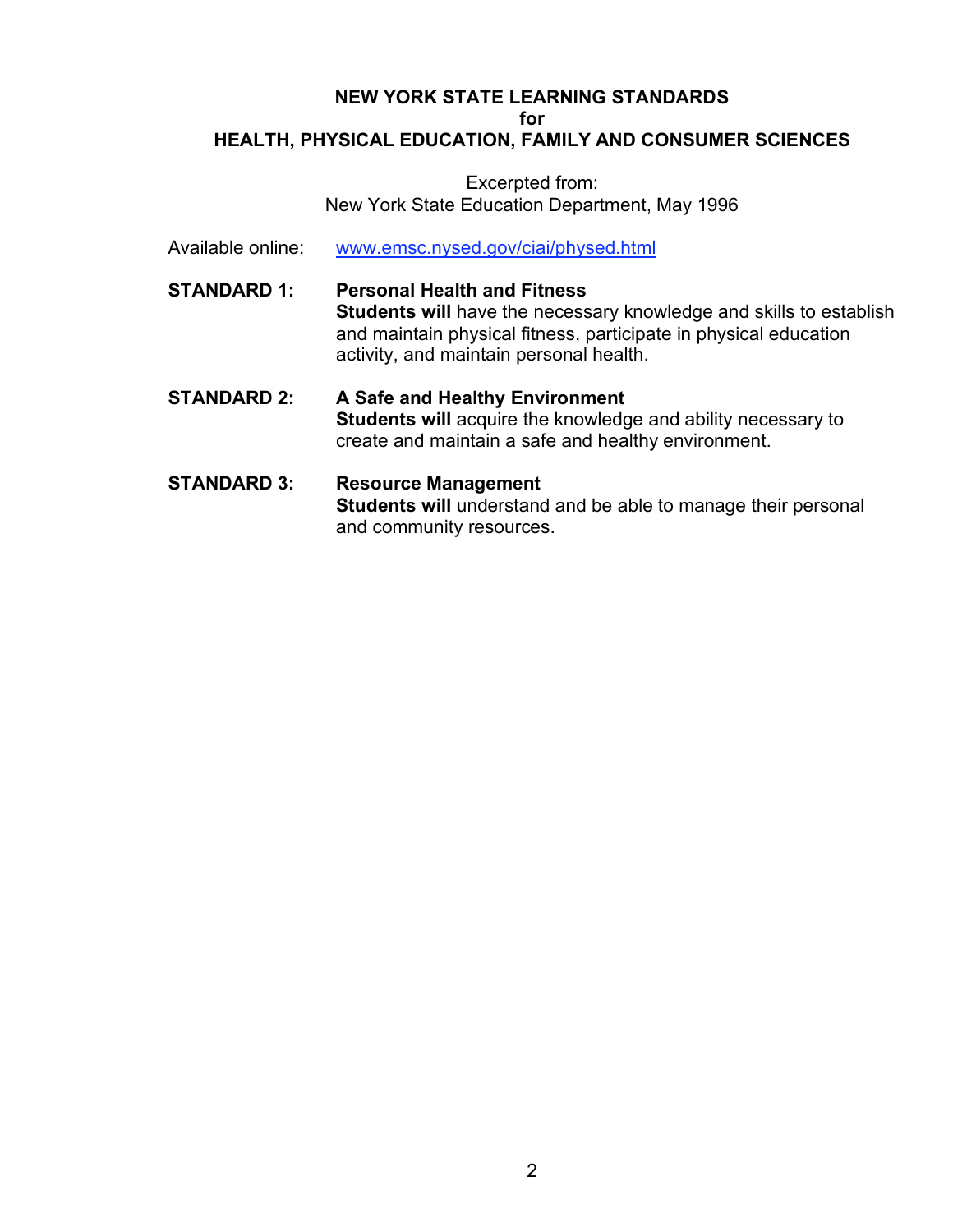#### **SELECTION/CLASSIFICATION IMPLEMENTATION PROCEDURES**

Students, teachers, coaches, or parents/guardians may request the director of physical education/athletics to process a student through the Selection/Classification screening procedure. Students will not be exposed to the screening procedure without a specific request.

If a student in grade 7 or 8 has reached the chronological age of 15 years old prior to September 1, they are eligible to participate on high school athletic teams without being processed through the Selection/Classification screening procedure. Only medical approval by the school district physician is required. The reason that these students are eligible for the high school teams is that they are already at an advanced age and will lose some of their four years of high school eligibility due to being over age if not allowed eligibility.

If a student has been processed through the Selection/Classification screening procedure and participated in the  $7<sup>th</sup>$  grade, the process would not have to be repeated in the  $8<sup>th</sup>$  grade as long as they remain at the same level of athletic competition in the same sport category. If the student changes levels or sports, the Selection/Classification screening procedure must be repeated to meet the specific athletic performance and developmental standards.

If a student fails to meet one or more of the athletic performance standards related to the Selection/Classification screening process, he/she may be retested as many times as is appropriate for a specific item or items. If there is a sound basis for a special approval, it can be requested from the State Education Department (see Attachment B).

In conclusion, the director of physical education/athletics ensures compliance with the Selection/Classification regulations. Working in this capacity, the director of physical education/athletics is required to implement the following required procedural phases:

- **Phase 1** Confirm that the school district has approved a resolution to allow students to participate in the Selection/Classification model program. If no such resolution exists, proper steps should be taken to ensure that this first requirement is accomplished. (see Attachment A - Sample Resolution).
- **Phase 2** Convene a committee, similar to the mixed competition panel, to perform a preevaluation assessment of the student to determine if the student has the potential to successfully participate at a higher level of athletic competition.
- **Phase 3** Process a student through the Selection/Classification procedures when requested by the student, recommended by a coach or physical education teacher, or suggested by the director of physical education/athletics. All students who are to be screened for the program must first obtain parental permission and then start with the school physician. Athletic performance testing may be done only after the school physician gives Selection/Classification approval.
- **Phase 4** Send letters and forms to the individuals involved in the Selection/Classification process as follows:
	- a) **Parents** The screening procedure must not begin until the director of physical education/athletics has received parental permission (see Attachment C).
	- b) **Health and Developmental Rating by the School Physician** Care must be taken to familiarize the school physician with the Selection/Classification model program and its purpose. It should be emphasized that the screening process to determine the developmental rating of each candidate be as inconspicuous and discreet as possible (see Attachments D and E).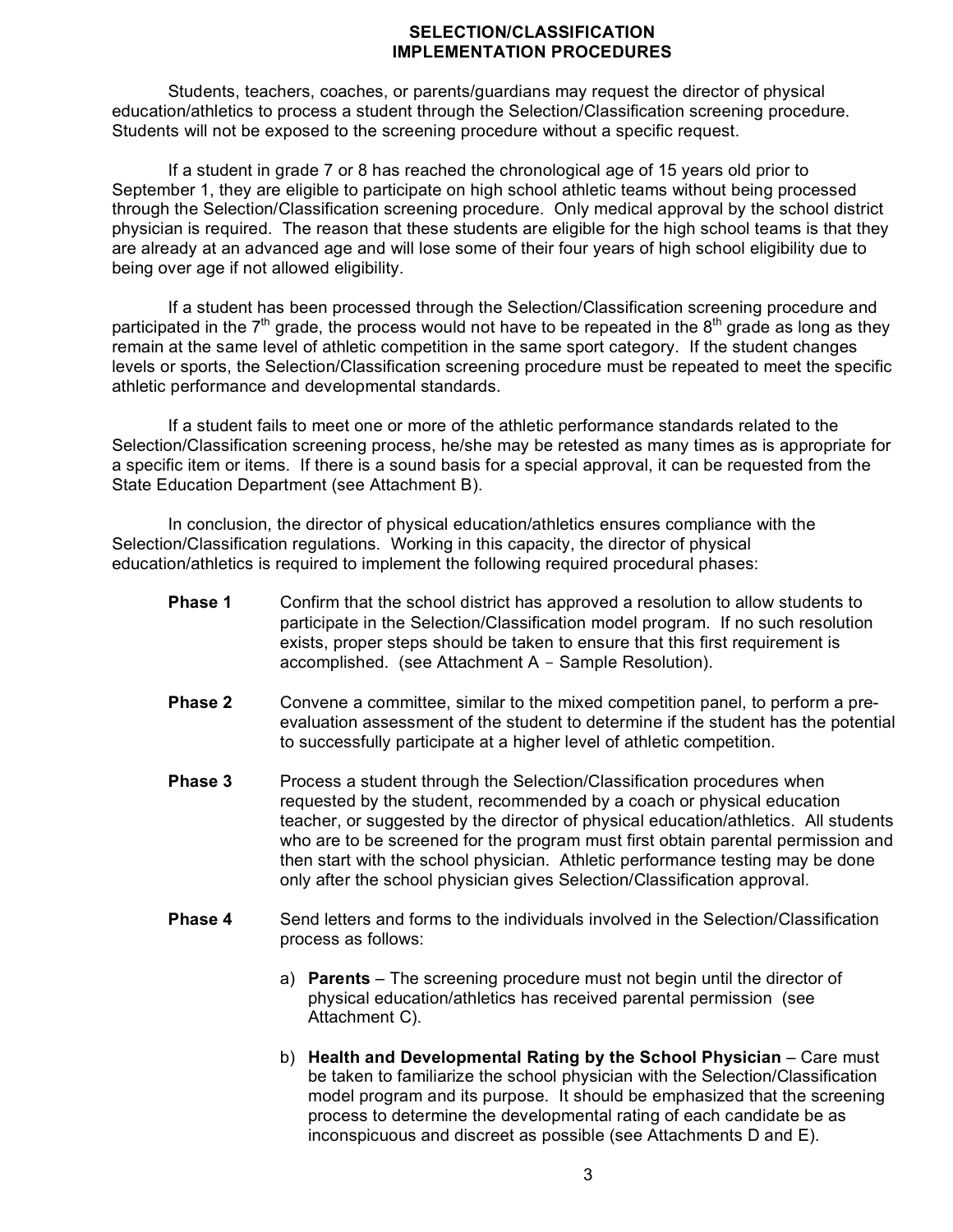

- c) **Sport Skill Evaluation by the Coach** The coach must understand the intent and purpose of the program and he/she must place the student's welfare above all else (See Attachment G).
- d) **Performance Testing** The performance test must be administered by a physical educator who is not the coach of the team for which the student is being evaluated (See Attachment I).
- e) **Special Approval Request** If a student is unable to achieve all of the athletic performance testing requirements, the director of physical education/athletics may request special approval from the State Education Department by submitting the Attachment B and the Special Approval Request Application to the Associate in Physical Education. In return, a review process to determine approval or nonapproval will be conducted.
- **Phase 5** When final approval related to all procedural requirements of Selection/Classification has been granted to the student, he/she may now participate in the tryout period associated with the higher level of specific athletic competition. Additionally, all New York State Public High School Athletic Association (NYSPHSAA) TryOut Regulations found on page 97 of the NYSPHSAA 2004 - 2006 Handbook must be followed.
- **Phase 6** Mail notices to all schools director of physical education/athletics and section officials announcing the students approved to participate in Selection/Classification and listing their athletic performance scores (See Attachment H).

Mail a letter to the parents of the child explaining the outcome of the screening procedure and outlining the eligibility limitations for their child.

**Phase 7** The director of physical education/athletics must maintain a permanent Selection/Classification record for each student who qualifies. This record is to remain on file in the director's office. The following information must be included:

> Individual Athletic Profile (Attachment B) Parental Permission (Attachment C) Developmental Screening (Attachment D – Males) (Attachment E - Females) Athletic Performance Testing (Attachment F) Coach's Sport Skill Evaluation (Attachment G) Notification of Qualifications (Attachment H) Letter to Parent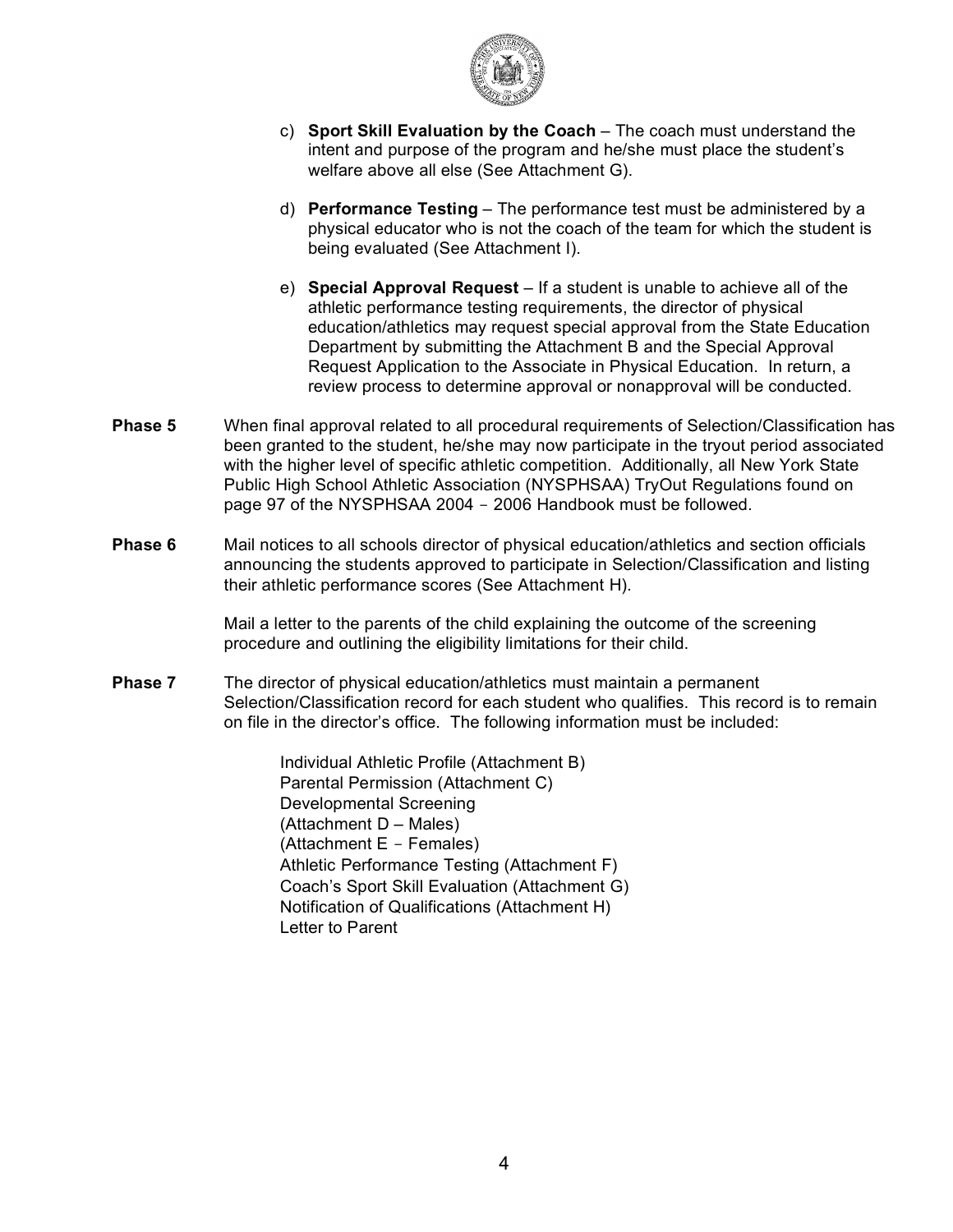## **DIRECTOR OF PHYSICAL EDUCATION/ATHLETICS SELECTION/CLASSIFICATION PROCEDURE CHECKLIST**

| <b>PARENTS</b>                                       |                                                                                                                                                                                                                                                                                                                                                                                             |
|------------------------------------------------------|---------------------------------------------------------------------------------------------------------------------------------------------------------------------------------------------------------------------------------------------------------------------------------------------------------------------------------------------------------------------------------------------|
| Correspondence sent out                              | $\begin{tabular}{c} \bf{DATE} \end{tabular}$                                                                                                                                                                                                                                                                                                                                                |
| Discussions took place                               |                                                                                                                                                                                                                                                                                                                                                                                             |
| Permission slip returned                             |                                                                                                                                                                                                                                                                                                                                                                                             |
| <b>MEDICAL APPROVAL</b>                              |                                                                                                                                                                                                                                                                                                                                                                                             |
| Correspondence sent out<br>$\bullet$                 |                                                                                                                                                                                                                                                                                                                                                                                             |
| • Evaluation returned                                |                                                                                                                                                                                                                                                                                                                                                                                             |
| <b>COACH'S SKILL EVALUATION</b>                      | $\begin{picture}(180,10) \put(0,0){\dashbox{0.5}(10,0){ }} \put(15,0){\circle{10}} \put(15,0){\circle{10}} \put(15,0){\circle{10}} \put(15,0){\circle{10}} \put(15,0){\circle{10}} \put(15,0){\circle{10}} \put(15,0){\circle{10}} \put(15,0){\circle{10}} \put(15,0){\circle{10}} \put(15,0){\circle{10}} \put(15,0){\circle{10}} \put(15,0){\circle{10}} \put(15,0){\circle{10}} \put(15$ |
| Correspondence sent out (if applicable)<br>$\bullet$ | $\begin{picture}(25,20) \put(0,0){\dashbox{0.5}(5,0){ }} \put(15,0){\circle{10}} \put(25,0){\circle{10}} \put(25,0){\circle{10}} \put(25,0){\circle{10}} \put(25,0){\circle{10}} \put(25,0){\circle{10}} \put(25,0){\circle{10}} \put(25,0){\circle{10}} \put(25,0){\circle{10}} \put(25,0){\circle{10}} \put(25,0){\circle{10}} \put(25,0){\circle{10}} \put(25,0){\circle{10}} \put(25,0$ |
| <b>Evaluation returned</b>                           | $\mathsf{DATE} \_\_\_\_\_\_\_\_\_\$                                                                                                                                                                                                                                                                                                                                                         |
| <b>ATHLETIC PERFORMANCE</b>                          |                                                                                                                                                                                                                                                                                                                                                                                             |
| Correspondence sent out<br>$\bullet$                 |                                                                                                                                                                                                                                                                                                                                                                                             |
| Test results returned                                |                                                                                                                                                                                                                                                                                                                                                                                             |
| <b>TRYOUT EVALUATION</b>                             |                                                                                                                                                                                                                                                                                                                                                                                             |
| • Correspondence sent out (if applicable)            |                                                                                                                                                                                                                                                                                                                                                                                             |
| <b>Evaluation returned</b>                           |                                                                                                                                                                                                                                                                                                                                                                                             |
| <b>INDIVIDUAL ATHLETIC PROFILE</b>                   |                                                                                                                                                                                                                                                                                                                                                                                             |
| LETTER SENT TO SCHOOLS/SECTION (copy)                |                                                                                                                                                                                                                                                                                                                                                                                             |
| <b>PARENT LETTER (copy)</b>                          | DATE <b>DATE</b>                                                                                                                                                                                                                                                                                                                                                                            |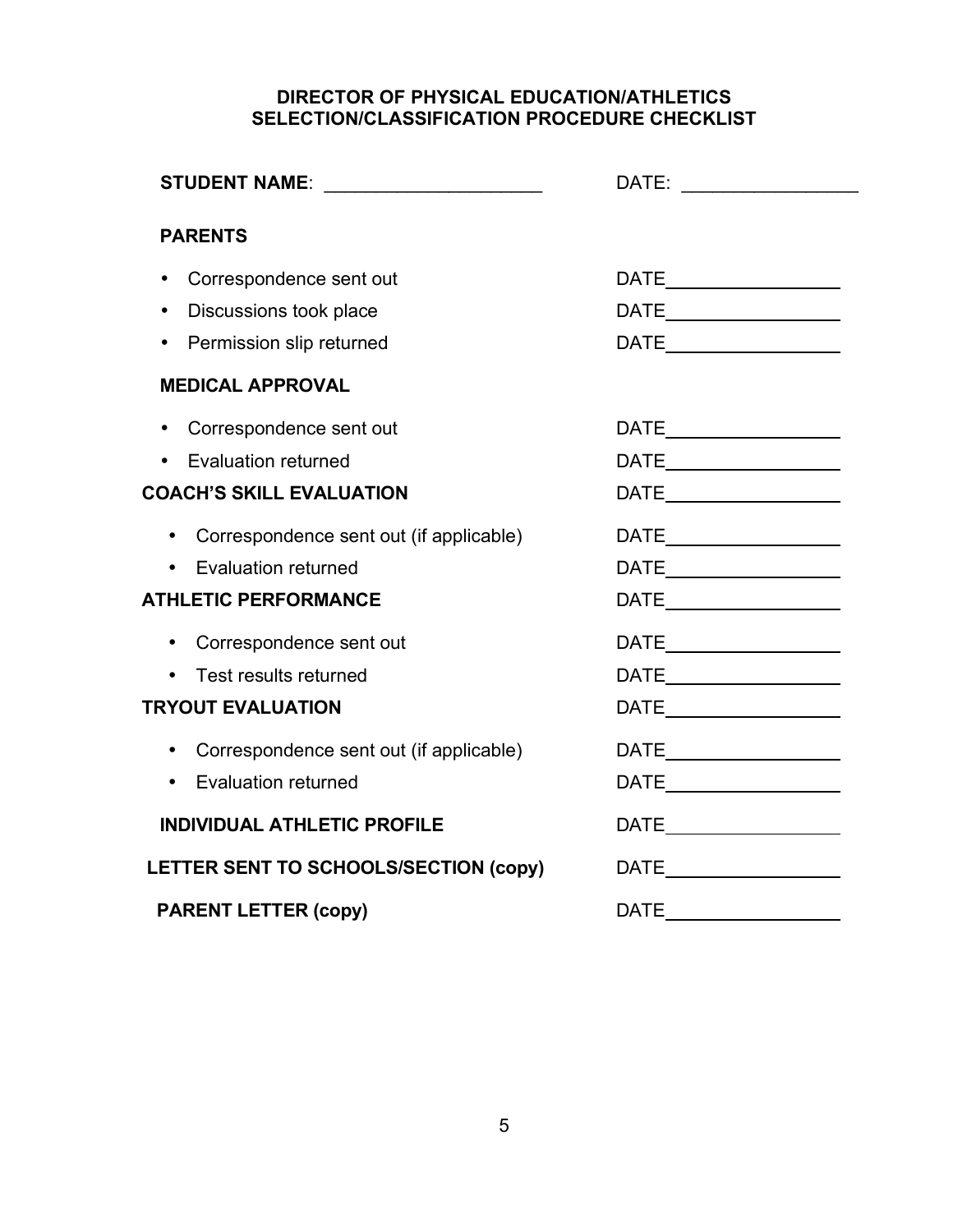# **ATTACHMENT FORMS**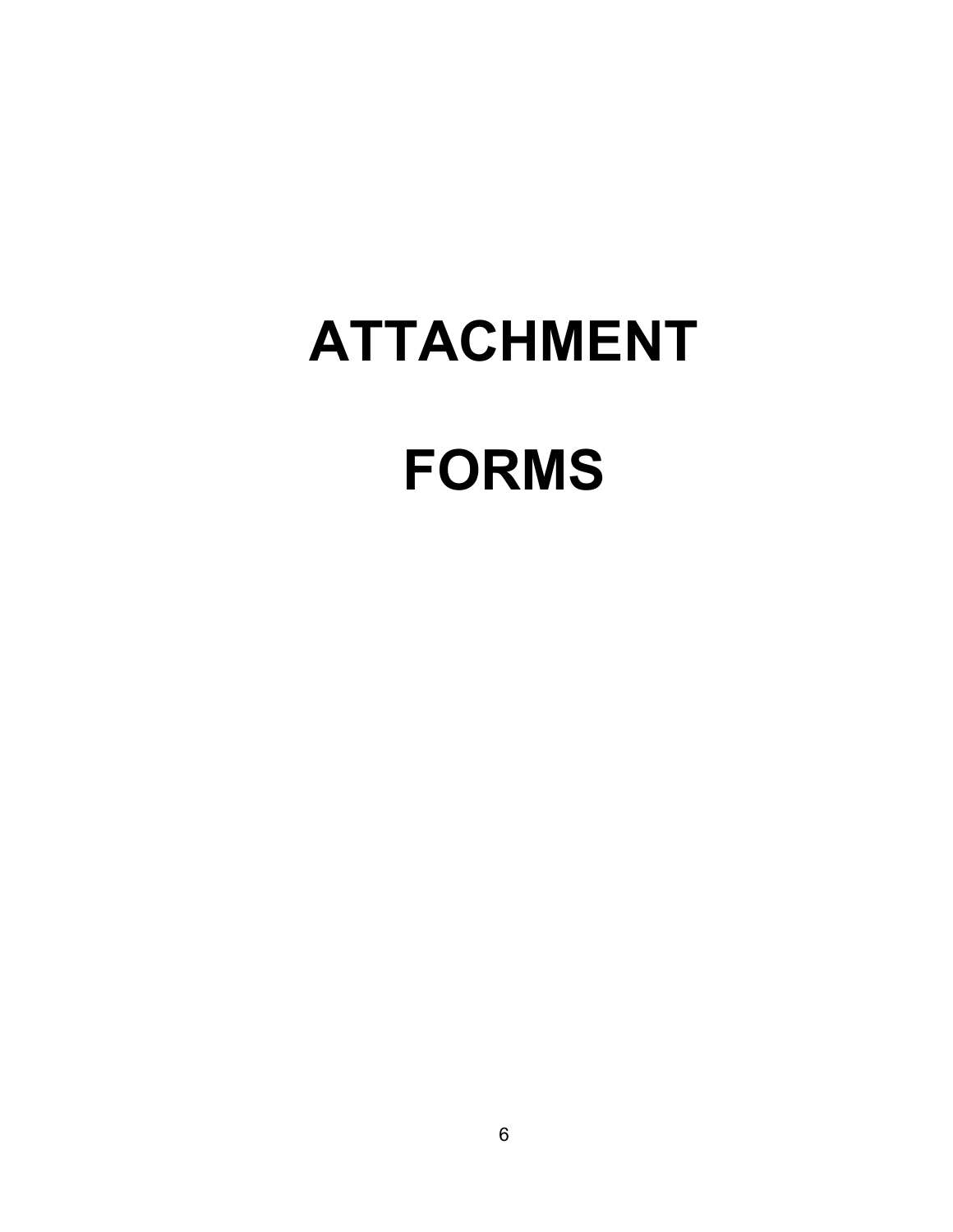

# **RESOLUTION BY BOARD OF EDUCATION**

WHEREAS, Section 135.4(c) (7) (ii) (a) (4) of the Regulations of the Commissioner of Education provides for a board of education to permit pupils in grades no lower than seventh grade to compete on interscholastic athletic teams organized for senior high school pupils, or senior high school pupils to compete on interscholastic athletic teams organized for pupils in the seventh and eighth grade; and

WHEREAS, these pupils are to be placed at levels of competition appropriate to their physiological maturity, physical fitness and skills in relationship to other pupils in accordance with the standards established by the Commissioner of Education; and

WHEREAS, the State Education Department issues the standards for these pupils to compete under a program called the Selection/Classification Program;

THEREFORE BE IT RESOLVED that the (name of school district) Board of Education shall permit pupils to compete under the Selection/Classification Program in all sports.\*

\*NOTE: If any limitation is to be placed on the Selection Classification Program (example: specific sports or specific levels) it shall be specified within the content of the Board of Education resolution.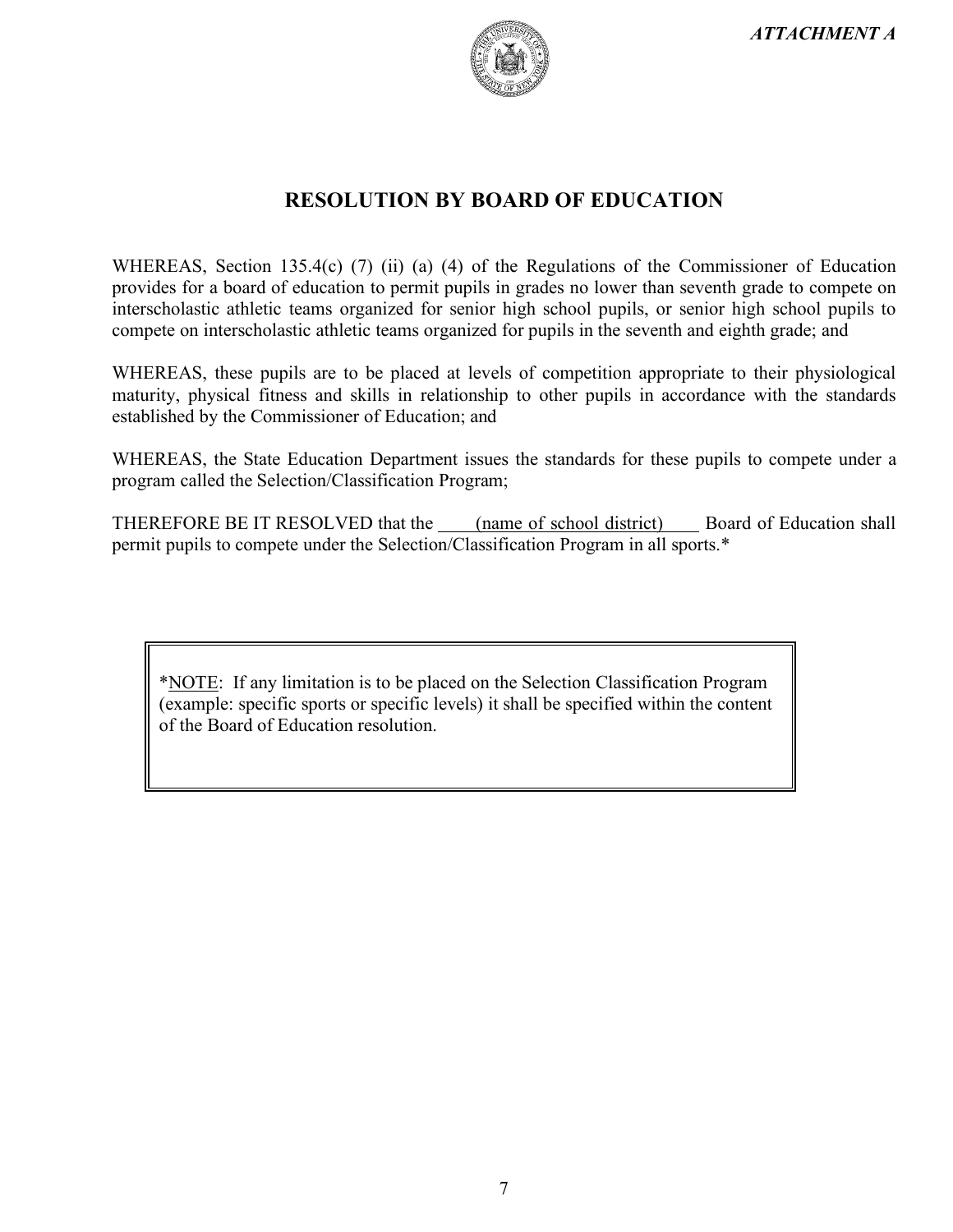

*ATTACHMENT B*

SELECTION/CLASSIFICATION

# **INDIVIDUAL ATHLETIC PROFILE**

## (PLEASE PRINT OR TYPE)

# **PART I – SCHOOL INFORMATION FOR 20\_\_\_\_ - 20\_\_\_\_**

| Superintendent                                                                                                                                                                                                                                                   |  |  |  |  |  |
|------------------------------------------------------------------------------------------------------------------------------------------------------------------------------------------------------------------------------------------------------------------|--|--|--|--|--|
| Phone $($ $)$<br><b>PART II - PUPIL INFORMATION</b>                                                                                                                                                                                                              |  |  |  |  |  |
|                                                                                                                                                                                                                                                                  |  |  |  |  |  |
| Sex: Male Female Grade<br>Height (inches) Weight (lbs)                                                                                                                                                                                                           |  |  |  |  |  |
| <b>PART III - EVALUATION INFORMATION</b>                                                                                                                                                                                                                         |  |  |  |  |  |
| Desired Level__________ (Varsity, Jr. Varsity, Frosh, Modified)                                                                                                                                                                                                  |  |  |  |  |  |
| Parental Permission Received: $\Box$ (Check)<br>Medical Approval: $\Box$ (Check)                                                                                                                                                                                 |  |  |  |  |  |
| DEVELOPMENTAL RATING:                                                                                                                                                                                                                                            |  |  |  |  |  |
| Female:<br>Male:<br>Post Menarche Age (Years + Months)<br>Developmental Rating:<br>Developmental Rating:                                                                                                                                                         |  |  |  |  |  |
| ATHLETIC PERFORMANCE TEST RESULTS:                                                                                                                                                                                                                               |  |  |  |  |  |
| 50-Yard Dash<br><b>Stomach Curls</b><br>$1.5$ – Mile Run<br>Shuttle Run<br><b>Standing Long Jump</b><br>Fixed Arm Hang<br>$(\text{feet} + \text{inches})$<br>$(s$ econds $)$<br>$(1/10 \text{ sec})$<br>(number)<br>$(1/10 \text{ sec})$<br>$(min + sec)$        |  |  |  |  |  |
| <b>PART IV - SPORTS SKILLS</b>                                                                                                                                                                                                                                   |  |  |  |  |  |
| Prior Sports Experience:<br><u>and the state of the state of the state of the state of the state of the state of the state of the state of the state of the state of the state of the state of the state of the state of the state of the state of the state</u> |  |  |  |  |  |
| Coach's Rating in Desired Sport: (check)                                                                                                                                                                                                                         |  |  |  |  |  |
| Above Average $\Box$<br>Below Average $\Box$ Average $\Box$<br>Superior $\Box$                                                                                                                                                                                   |  |  |  |  |  |
| <b>PART V - FINAL PLACEMENT</b>                                                                                                                                                                                                                                  |  |  |  |  |  |
| CHECK LEVEL OF FINAL PLACEMENT AFTER ALL PROCEDURES HAVE BEEN COMPLETED:                                                                                                                                                                                         |  |  |  |  |  |
| VARSITY $\Box$<br>JR. VARSITY $\Box$<br>FROSH<br>MODIFIED $\Box$                                                                                                                                                                                                 |  |  |  |  |  |
| SEE THE REVERSE SIDE FOR SPECIAL ATHLETIC PERFORMANCE APPROVALS<br>FROM THE STATE EDUCATION DEPARTMENT                                                                                                                                                           |  |  |  |  |  |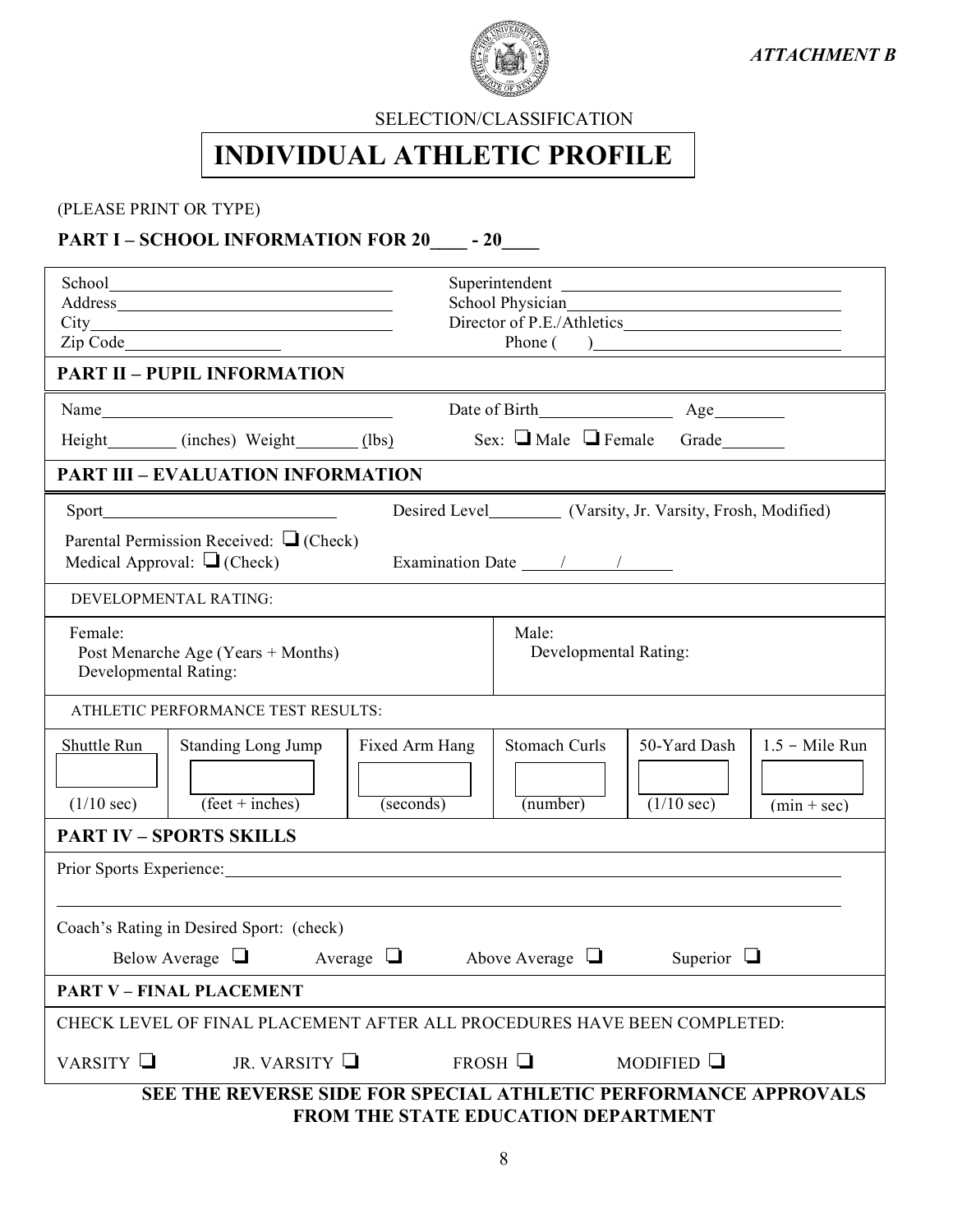

# **SPECIAL APPROVAL REQUEST APPLICATION**

If the pupil listed on the reverse side of this form is unable to achieve the Athletic Performance requirements for the Selection/Classification Program and there is a justified reason for this student be allowed to compete at the desired level despite the unachieved scores, the director of physical education/athletics may request special approval from the State Education Department for permission for this pupil to compete.

Please note that the State Education Department cannot give such an approval unless the school physician has given this pupil an acceptable developmental rating or signed the special case form. Please attach a copy of the developmental rating form signed by the school physician.

|                                          | New York State Education Department       |
|------------------------------------------|-------------------------------------------|
| Mail this request to: Physical Education |                                           |
|                                          | Office of Curriculum, Instruction,        |
|                                          | and Instructional Technology, Room 320 EB |
|                                          | Albany, NY 12234                          |

| This pupil is unable to achieve the physical fitness scores for the following items for            |                 |                    |                                            |         |                     |              |  |
|----------------------------------------------------------------------------------------------------|-----------------|--------------------|--------------------------------------------|---------|---------------------|--------------|--|
|                                                                                                    | (Sport – Level) |                    |                                            |         |                     |              |  |
|                                                                                                    |                 |                    |                                            |         |                     |              |  |
|                                                                                                    |                 | Standing           | Flexed Arm                                 | Stomach | $50 - Yard$         | $1.5 -$ Mile |  |
|                                                                                                    | Shuttle Run     | Long Jump          | Hang                                       | Curls   | Dash                | Run          |  |
| <b>Pupil Scores</b>                                                                                |                 |                    |                                            |         |                     |              |  |
|                                                                                                    |                 |                    |                                            |         |                     |              |  |
| Required                                                                                           |                 |                    |                                            |         |                     |              |  |
| Scores                                                                                             |                 |                    |                                            |         |                     |              |  |
|                                                                                                    |                 |                    |                                            |         |                     |              |  |
|                                                                                                    |                 |                    |                                            |         |                     |              |  |
| I request that special approval for ________________________ be granted for the following reasons: |                 |                    |                                            |         |                     |              |  |
|                                                                                                    |                 |                    |                                            |         |                     |              |  |
|                                                                                                    |                 |                    |                                            |         |                     |              |  |
|                                                                                                    |                 |                    |                                            |         |                     |              |  |
|                                                                                                    |                 |                    |                                            |         |                     |              |  |
|                                                                                                    |                 |                    |                                            |         |                     |              |  |
|                                                                                                    |                 |                    |                                            |         |                     |              |  |
|                                                                                                    |                 |                    |                                            |         |                     |              |  |
|                                                                                                    |                 |                    |                                            |         |                     |              |  |
|                                                                                                    |                 |                    |                                            |         |                     |              |  |
|                                                                                                    |                 |                    |                                            |         |                     |              |  |
|                                                                                                    |                 |                    |                                            |         |                     |              |  |
|                                                                                                    |                 |                    |                                            |         |                     |              |  |
|                                                                                                    |                 |                    |                                            |         |                     |              |  |
|                                                                                                    |                 |                    | Director of Physical Education/Athletics   |         | Date                |              |  |
|                                                                                                    |                 |                    |                                            |         |                     |              |  |
|                                                                                                    |                 |                    | <b>STATE EDUCATION DEPARTMENT USE ONLY</b> |         |                     |              |  |
|                                                                                                    |                 |                    |                                            |         |                     |              |  |
|                                                                                                    |                 |                    |                                            |         |                     |              |  |
|                                                                                                    |                 |                    |                                            |         |                     |              |  |
| <b>APPROVED</b>                                                                                    |                 | <b>DISAPPROVED</b> |                                            |         |                     |              |  |
|                                                                                                    |                 |                    |                                            |         |                     |              |  |
| <b>COMMENTS:</b>                                                                                   |                 |                    |                                            |         |                     |              |  |
|                                                                                                    |                 |                    |                                            |         |                     |              |  |
|                                                                                                    |                 |                    |                                            |         |                     |              |  |
|                                                                                                    |                 |                    |                                            |         |                     |              |  |
|                                                                                                    |                 |                    |                                            |         | $\mathbf{DATE}$ / / |              |  |
|                                                                                                    |                 |                    |                                            |         |                     |              |  |
|                                                                                                    |                 |                    |                                            |         |                     |              |  |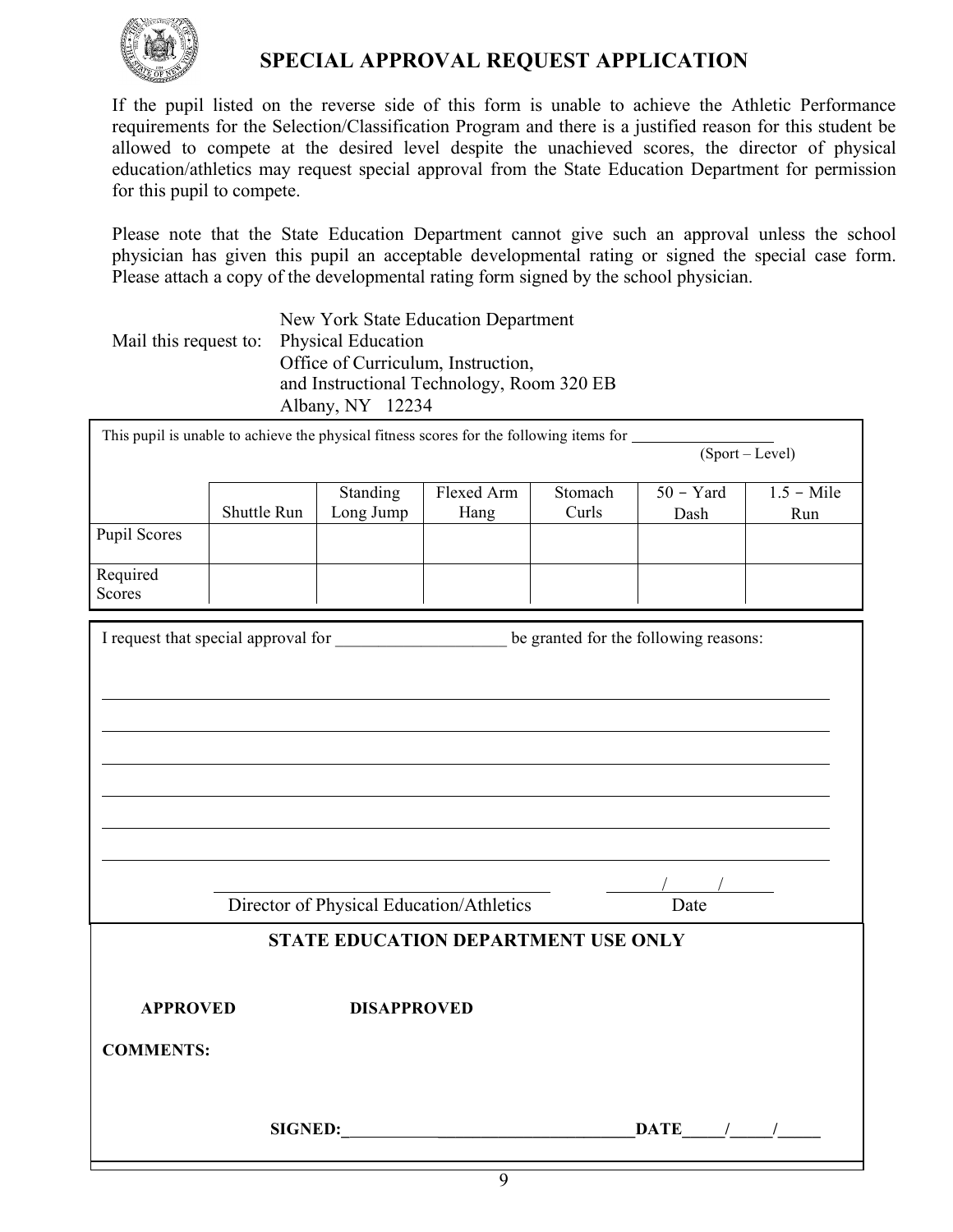## **PARENTAL PERMISSION**

Dear Parent/Guardian:

There is a New York State program that permits a few qualified students to participate on an athletic team beyond their grade placement. It is called the Selection/Classification Program.

Your child \_\_\_\_\_\_\_\_\_\_\_\_\_\_\_ (name) may be eligible to participate in \_\_\_\_\_\_\_\_\_\_\_\_\_\_(sport) above normal grade level. In order to establish the appropriate eligibility, we must have your permission to begin the Selection/Classification screening process. This screening evaluates your child's physiological maturity, athletic performance abilities (physical fitness), and athletic skill in relationship to other student athletes at the specific participation level. The school physician will evaluate your child using the Tanner Scale, to determine his or her physiological maturity.

If your child can successfully meet the requirements of the Selection/Classification Program, he/she will be allowed to participate in an extended athletic career. Under normal circumstances, a student is only eligible for senior high school athletic competition in a sport for four consecutive seasons commencing with the student's entry into the ninth grade. However, by meeting the Selection/Classification requirements established by the New York State Education Department, your child's eligibility can be extended to permit:

- a) Participation during five consecutive seasons in the approved sport after entry into the eighth grade; or
- b) Participation during six consecutive seasons in the approved sport after entry into the seventh grade.

#### **It is important for you and your child to understand that once the requirements are met and he/she is accepted as a member of the team, he/she cannot return to a lower level team (modified) in that sport in that season. Your child will be exposed to the social atmosphere that is inherent to older students and the high school environment.**

Please feel free to contact me regarding this program or to discuss any aspect of your child's athletic placement. If you agree to allow your child's participation in this program, please sign and return the parental permission form to my office.

Sincerely,

Director of Physical Education/Athletics

#### PARENT/GUARDIAN STATEMENT

I understand the purpose and eligibility implications of the Selection/Classification Program. My son/daughter (name) has my permission to participate in the Selection/Classification Program.

Parent/Guardian signature Date Date Date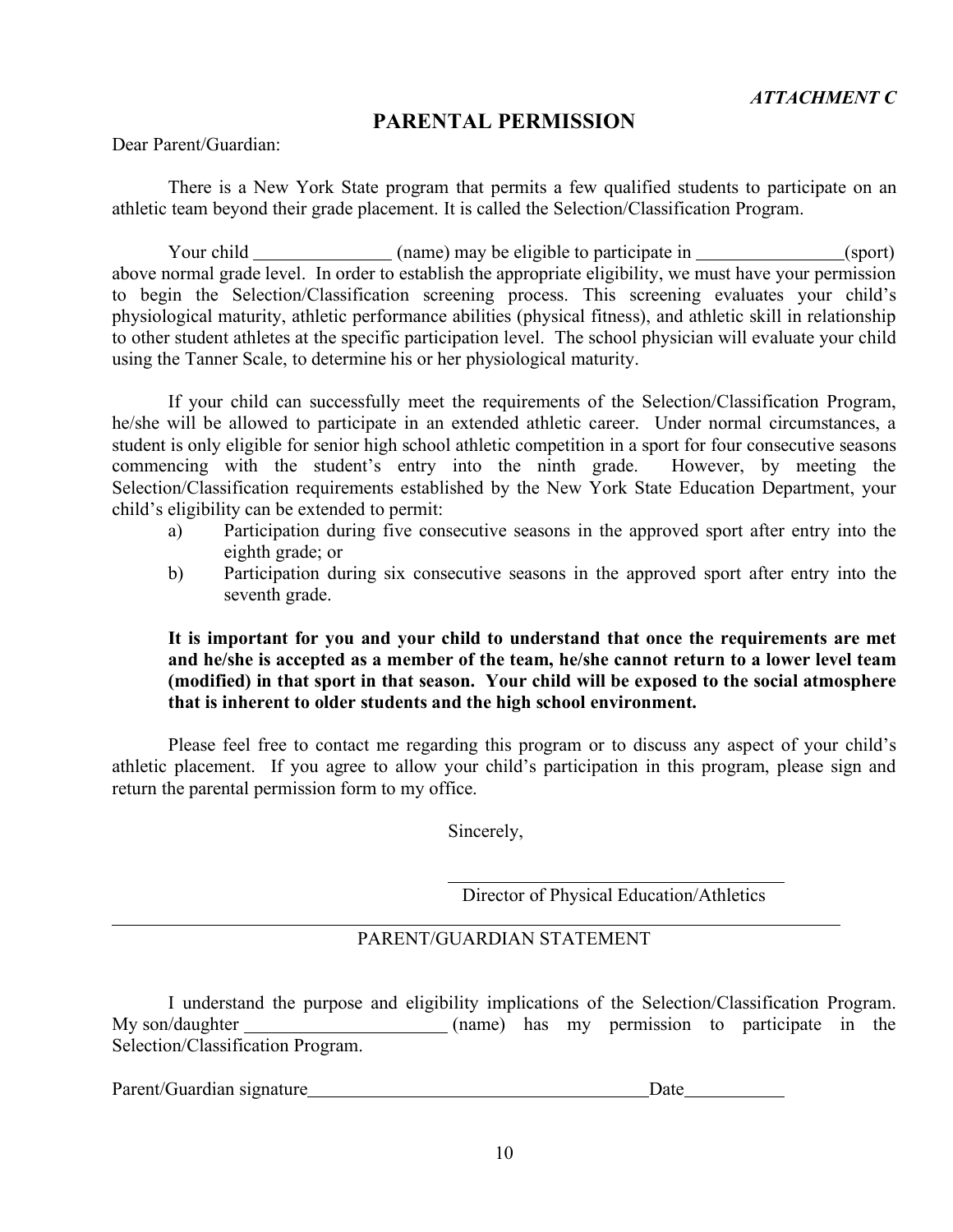

# **SELECTION/CLASSIFICATION Developmental Screening - Male**

| -------                                        |                                                        |              | $D$ evelopillental Screening – Iviale                                        |  |
|------------------------------------------------|--------------------------------------------------------|--------------|------------------------------------------------------------------------------|--|
|                                                |                                                        |              | THIS SECTION TO BE COMPLETED BY THE DIRECTOR OF PHYSICAL EDUCATION/ATHLETICS |  |
| Student's Name<br>Home Address                 |                                                        |              | Grade                                                                        |  |
| Date of Birth $\frac{1}{\sqrt{1-\frac{1}{2}}}$ |                                                        | Age          | Sport                                                                        |  |
|                                                | Desired Level $\Box$ Varsity $\Box$ Jr. Varsity        | $\Box$ Frosh | $\Box$ Modified                                                              |  |
|                                                | Parental/Guardian Permission Form Received: $\Box$ Yes |              | <b>REQUIRED</b><br><b>RATING FOR THIS LEVEL</b>                              |  |

#### TO THE SCHOOL PHYSICIAN:

Adolescent development of boys is visibly noticeable in body changes at about the age of 13 years and can take as long as four years to complete. The physiological changes are concurrent with sexual development. While it is not true of all boys, most will show stages of this development by hair growth on the face, under the arms, and in the pubic area.

Note: For the purposes of this screening test, a boy will be given a developmental rating based upon the stage of pubic hair growth as observed by you during the health examination.

#### SCREENING PROCEDURES:

- 1. REFERENCE THE STAGE OF PUBIC HAIR GROWTH ON THE CHART PROVIDED IN THE MATURITY SCALE BELOW.
- 2. IDENTIFY THE MATCHING DEVELOPMENTAL RATING NUMBER AND CIRCLE IT.
- 3. RETURN COMPLETED FORM TO THE DIRECTOR OF PHYSICAL EDUCATION/ATHLETICS.

#### THIS SECTION TO BE COMPLETED BY THE SCHOOL PHYSICIAN

#### MATURITY RATING

CIRCLE the number of the drawing and description below which best matches his pubic hair growth.

|                                                             |                | NOTE:<br>Directors of physical<br>education/athletics<br>must obtain the male<br>developmental<br>screening page<br>(graphics included) by<br>forwarding an e-mail<br>address or facsimile<br>number to NYSED at<br>emscurric@mail.nysed.<br>90V |   |   |  |  |
|-------------------------------------------------------------|----------------|--------------------------------------------------------------------------------------------------------------------------------------------------------------------------------------------------------------------------------------------------|---|---|--|--|
|                                                             | $\overline{2}$ | 3                                                                                                                                                                                                                                                | 4 | 5 |  |  |
| <b>CIRCLE THE DEVELOPMENTAL RATING NUMBER</b>               |                |                                                                                                                                                                                                                                                  |   |   |  |  |
| THIS STUDENT HAS A DEVELOPMENTAL RATING AS INDICATED ABOVE: |                |                                                                                                                                                                                                                                                  |   |   |  |  |
| <b>SIGNED</b><br>EXAMINATION DATE<br>School Physician       |                |                                                                                                                                                                                                                                                  |   |   |  |  |
| 11                                                          |                |                                                                                                                                                                                                                                                  |   |   |  |  |

## *ATTACHMENT D*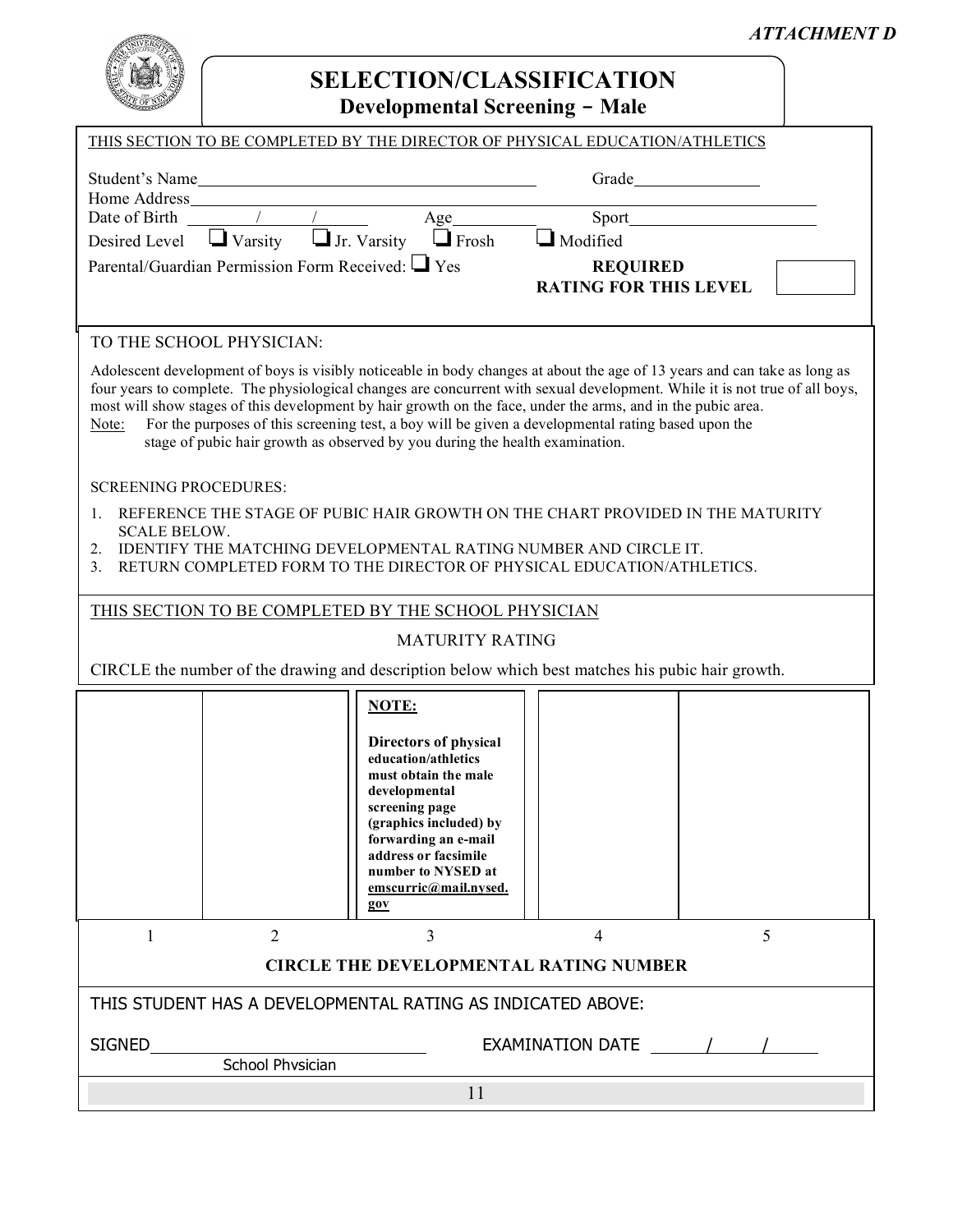# **\*\*\*\*\* SPECIAL CASE \*\*\*\*\***

*If this boy does not qualify for the developmental rating required by using the standards of the maturity scale on the reverse side of this form, but in your opinion he can safely compete with older boys at the level of play indicated below, you as the school physician may give him approval as a SPECIAL CASE.*

| STUDENT: North Contract Contract Contract Contract Contract Contract Contract Contract Contract Contract Contract Contract Contract Contract Contract Contract Contract Contract Contract Contract Contract Contract Contract                                                                                                                                          |
|------------------------------------------------------------------------------------------------------------------------------------------------------------------------------------------------------------------------------------------------------------------------------------------------------------------------------------------------------------------------|
| SPORT:                                                                                                                                                                                                                                                                                                                                                                 |
| <b>Physician Statement:</b>                                                                                                                                                                                                                                                                                                                                            |
| I give my permission for this boy to participate on the team for this sport at the level indicated<br>below:                                                                                                                                                                                                                                                           |
| (Check appropriate level)                                                                                                                                                                                                                                                                                                                                              |
| $\Box$ Varsity $\Box$ Jr. Varsity $\Box$ Frosh $\Box$ Modified                                                                                                                                                                                                                                                                                                         |
| I realize he did not meet the requirements for this sport using the maturity scale for the<br>Selection/Classification Program, but in my opinion he can safely compete with older boys. I, therefore,<br>give him SPECIAL APPROVAL to play provided he can achieve the required scores on the athletic<br>performance tests and has skills satisfactory to the coach. |
| NOTE: Before signing, be sure to read the above<br>physician statement carefully.                                                                                                                                                                                                                                                                                      |
|                                                                                                                                                                                                                                                                                                                                                                        |
| School Physician Date $\frac{1}{2}$ 1                                                                                                                                                                                                                                                                                                                                  |
|                                                                                                                                                                                                                                                                                                                                                                        |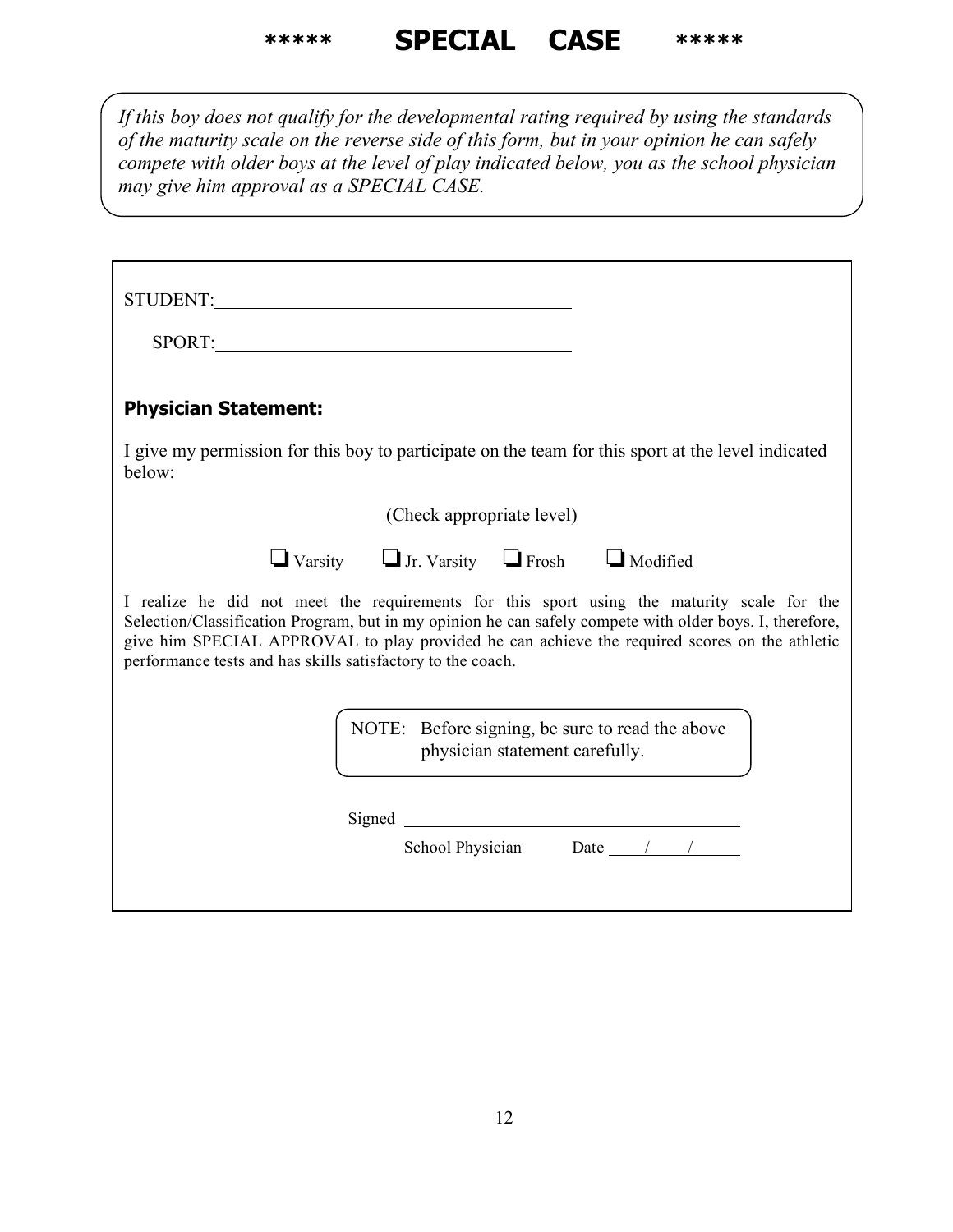

# **SELECTION/CLASSIFICATION Developmental Screening – Female**

| THIS SECTION TO BE COMPLETED BY THE DIRECTOR OF PHYSICAL EDUCATION/ATHLETICS                                                                                                                                                                                                                                                                                                                                                                                                                                                                                                                                                                                                                                                                                                                                                                    |  |  |  |  |  |  |  |
|-------------------------------------------------------------------------------------------------------------------------------------------------------------------------------------------------------------------------------------------------------------------------------------------------------------------------------------------------------------------------------------------------------------------------------------------------------------------------------------------------------------------------------------------------------------------------------------------------------------------------------------------------------------------------------------------------------------------------------------------------------------------------------------------------------------------------------------------------|--|--|--|--|--|--|--|
| Examination Date 11 1<br>Student's Name Student's Name Student's Name Student's Name Student's Name Student's Name Student's Name Student's Name Student's Name Student's Name Student's Name Student's Name Student's Name Student's Name Student's Na<br>Parental/Guardian Permission Form Received: Ves REQUIRED<br><b>RATING FOR THIS LEVEL</b>                                                                                                                                                                                                                                                                                                                                                                                                                                                                                             |  |  |  |  |  |  |  |
| TO THE SCHOOL PHYSICIAN:                                                                                                                                                                                                                                                                                                                                                                                                                                                                                                                                                                                                                                                                                                                                                                                                                        |  |  |  |  |  |  |  |
| Signs of female adolescent development may be noticeable as early as age eleven. The physiological changes are normally<br>concurrent with or followed by menarche, and usually take four years to complete. The mean age at which menarche occurs<br>in females is approximately 12 years 7 months.<br>Note: For the purposes of this screening test, a girl is assumed to have a Tanner 4 developmental age once she has had<br>the onset of menarche. This may be used as an alternative to a breast-staging exam.<br><b>SCREENING PROCEDURES:</b><br>1. Ask whether the girl has started menstruation.<br>If yes to #1, check Tanner 4 as indicated in box marked "alternative to exam."<br>If no to #1, examine breast development and assign a maturity scale rating (Tanner scale).<br>2. Return the completed form to the school nurse. |  |  |  |  |  |  |  |
| TO BE COMPLETED BY THE SCHOOL PHYSICIAN OR DESIGNATE<br><b>ALTERNATIVE TO EXAM:</b><br>OR THE PRIVATE PHYSICIAN FOR REVIEW BY THE SCHOOL<br>If a girl has had the onset of                                                                                                                                                                                                                                                                                                                                                                                                                                                                                                                                                                                                                                                                      |  |  |  |  |  |  |  |
| menarche, she may be rated<br><b>PHYSICIAN</b><br><b>MATURITY SCALE</b><br>Tanner 4. TANNER 4                                                                                                                                                                                                                                                                                                                                                                                                                                                                                                                                                                                                                                                                                                                                                   |  |  |  |  |  |  |  |
| 3. Small adult breast.<br>1. Prepubertal<br>4. Areola<br>5. Adult. Areola<br>2. Budding<br>Areola not mounded<br>not mounded<br>mounded                                                                                                                                                                                                                                                                                                                                                                                                                                                                                                                                                                                                                                                                                                         |  |  |  |  |  |  |  |
| <b>NOTE:</b> Directors of<br>physical education/athletics<br>must obtain the female<br>developmental screening<br>page (graphics included) by<br>forwarding an email address<br>or facsimile number to<br><b>NYSED</b> at<br>emscurric@mail.nysed.gov                                                                                                                                                                                                                                                                                                                                                                                                                                                                                                                                                                                           |  |  |  |  |  |  |  |
| $\mathbf{2}$<br>-1<br>3<br>4<br>5                                                                                                                                                                                                                                                                                                                                                                                                                                                                                                                                                                                                                                                                                                                                                                                                               |  |  |  |  |  |  |  |
| <b>CHECK THE APPROPRIATE TANNER RATING SCALE</b>                                                                                                                                                                                                                                                                                                                                                                                                                                                                                                                                                                                                                                                                                                                                                                                                |  |  |  |  |  |  |  |
| THIS STUDENT HAS A DEVELOPMENTAL RATING AS INDICATED ABOVE:<br>$\Box$ Approved<br>$\Box$ Not Approved<br>SIGNED<br><b>EXAMINATION DATE</b><br>School Physician                                                                                                                                                                                                                                                                                                                                                                                                                                                                                                                                                                                                                                                                                  |  |  |  |  |  |  |  |
| 13                                                                                                                                                                                                                                                                                                                                                                                                                                                                                                                                                                                                                                                                                                                                                                                                                                              |  |  |  |  |  |  |  |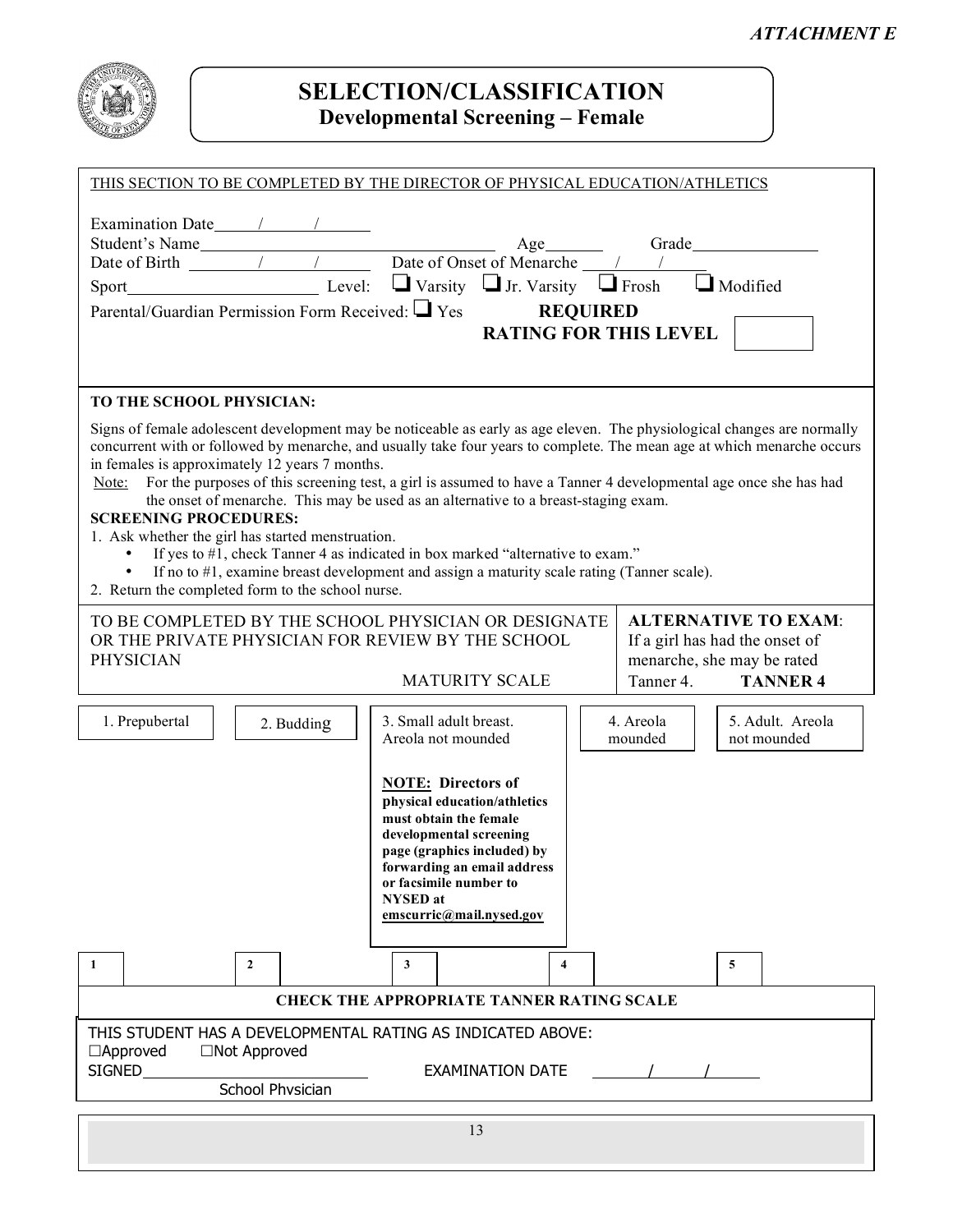

**\*\*\*\*\* SPECIAL CASE \*\*\*\*\***

*If this girl does not qualify for the developmental rating required by using the standards of the maturity scale on the reverse side of this form, but in your opinion she can safely compete with older girls at the level of play indicated below, you as the school physician may give her approval as a SPECIAL CASE.*

| SPORT: SPORT:                                                                                                                                                                                                                                                                                                                                                              |                                                                |                                            |  |
|----------------------------------------------------------------------------------------------------------------------------------------------------------------------------------------------------------------------------------------------------------------------------------------------------------------------------------------------------------------------------|----------------------------------------------------------------|--------------------------------------------|--|
| <b>Physician Statement:</b>                                                                                                                                                                                                                                                                                                                                                |                                                                |                                            |  |
| I give my permission for this girl to participate on the team for this sport at the level indicated<br>below:                                                                                                                                                                                                                                                              |                                                                |                                            |  |
|                                                                                                                                                                                                                                                                                                                                                                            | (Check appropriate level)                                      |                                            |  |
|                                                                                                                                                                                                                                                                                                                                                                            | $\Box$ Varsity $\Box$ Jr. Varsity $\Box$ Frosh $\Box$ Modified |                                            |  |
| I realize she did not meet the requirements for this sport using the maturity scale for the<br>Selection/Classification Program, but in my opinion she can safely compete with older girls. I,<br>therefore, give her SPECIAL APPROVAL to play provided she can achieve the required scores on the<br>athletic performance tests and has skills satisfactory to the coach. |                                                                |                                            |  |
|                                                                                                                                                                                                                                                                                                                                                                            |                                                                |                                            |  |
|                                                                                                                                                                                                                                                                                                                                                                            |                                                                | School Physician Date $\frac{1}{\sqrt{2}}$ |  |
|                                                                                                                                                                                                                                                                                                                                                                            |                                                                |                                            |  |
|                                                                                                                                                                                                                                                                                                                                                                            |                                                                |                                            |  |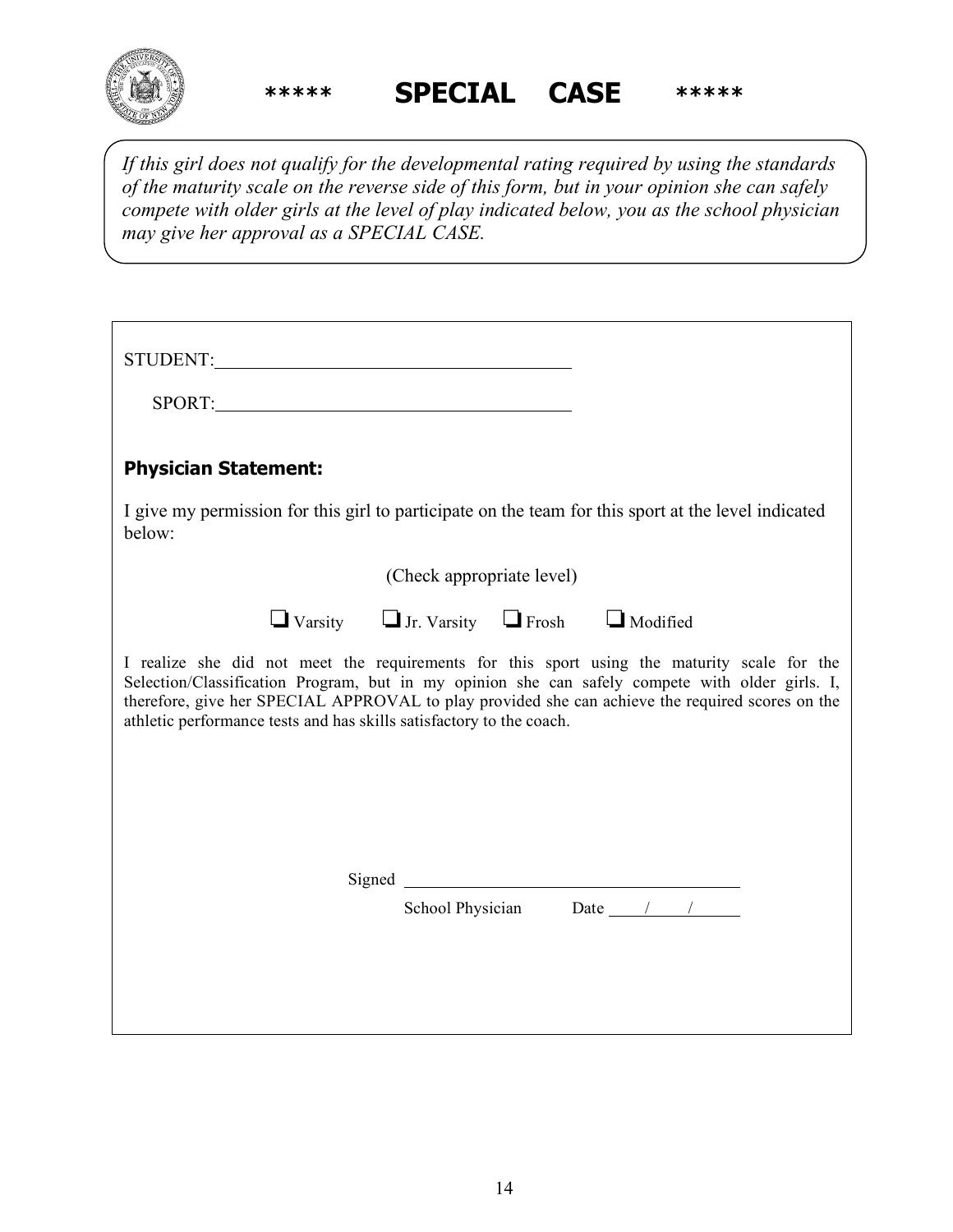

# **ATHLETIC PERFORMANCE TESTING INSTRUCTIONS FOR THE TESTER**

\_\_\_\_\_\_\_\_\_\_\_\_\_\_\_\_\_\_\_\_\_\_\_\_\_\_\_\_ (name) has been approved by the school physician to take the Athletic Performance Test components for the sport indicated below. Please proceed with the testing as described in Attachment I and in the following manner:

- 1. Refer to the instructions on administering the six-item Athletic Performance Test. Read Attachment I and the Description of Athletic Performance Test Items carefully.
- 2. The test can be given in any time frame and in any order. Any of the six-items may be retested as many times as desired. Please note that the entire six-items may not be required in some sports. Test only those items required for the sport that the student would be playing. Only the best scores should be recorded.
- 3. Encourage the student to do his/her best on each test item. Before commencing with the test, inform the student of the minimum requirement for each component in order to qualify (See Attachment J).
- 4. Return this score sheet to the director's office as soon as the test is completed.

# ATHLETIC PERFORMANCE TEST SCORES

| Student's Name                                       |              | Age             |
|------------------------------------------------------|--------------|-----------------|
|                                                      |              |                 |
|                                                      |              |                 |
| <b>Components</b>                                    | <b>Score</b> |                 |
| <b>SHUTTLE RUN</b> (nearest tenth)                   |              | $1/10$ seconds  |
| STANDING LONG JUMP (feet and inches to nearest inch) |              | $feet + inches$ |
| FLEXED ARM HANG (nearest second)                     |              | seconds         |
| STOMACH CURLS (one for each completed movement)      |              | number          |
| 50 - YARD DASH (nearest tenth of a second)           |              | $1/10$ seconds  |
| 1.5 – MILE RUN (minutes and nearest second)          |              | $min + sec$     |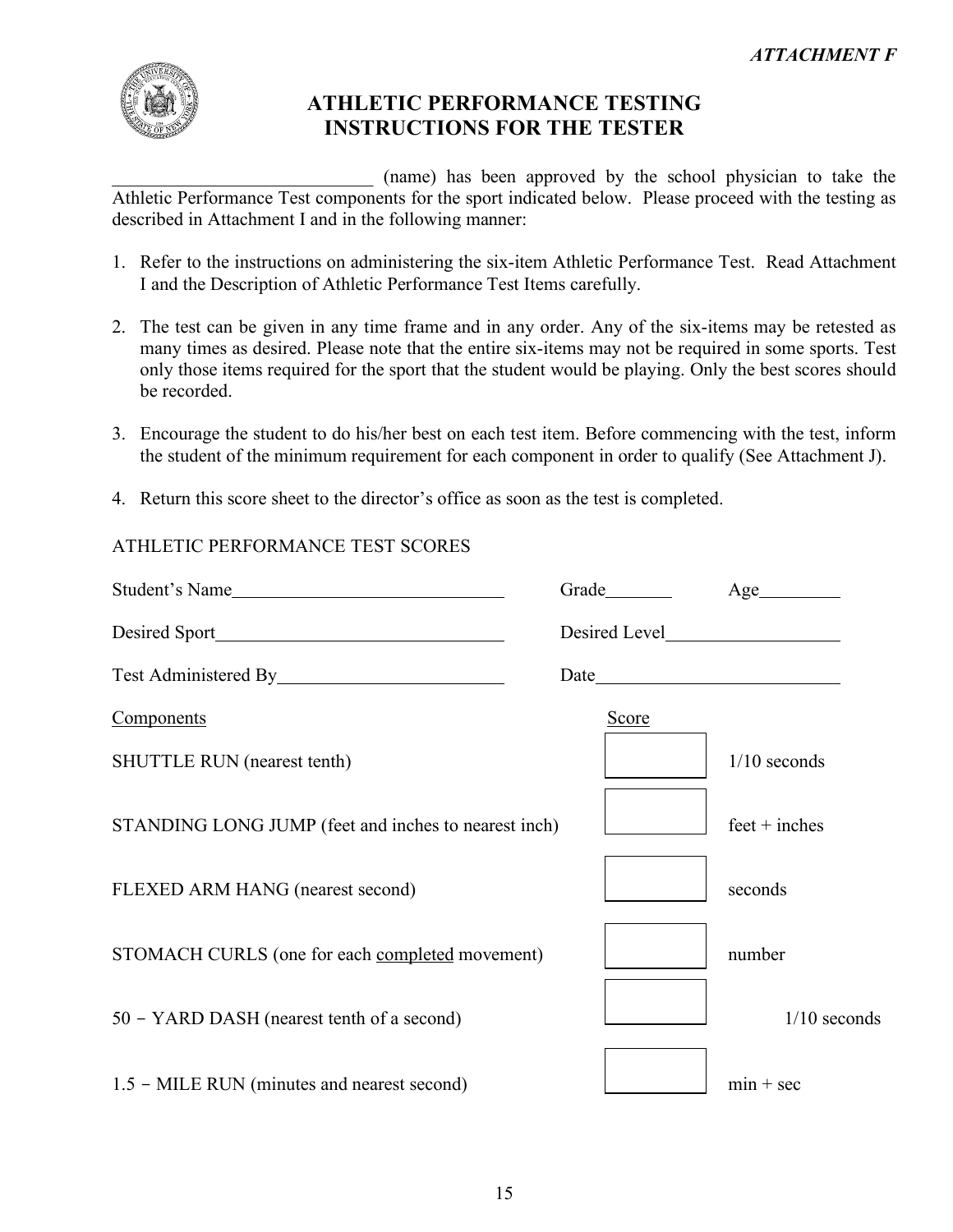

# **COACH'S SPORT SKILL EVALUATION INSTRUCTIONS FOR THE COACH**

Coach and the contract of the contract of the contract of the contract of the contract of the contract of the contract of the contract of the contract of the contract of the contract of the contract of the contract of the

Sport Level

(student's name) is a candidate for the Selection/Classification Program. As the coach of the team, your complete assessment of his/her skill level is an important factor in this process. Please complete and return this form as soon as possible. The student's parents have given their child permission and the school physician has cleared him/her to be evaluated by you.

- 1. If you are familiar with the candidate, please write an evaluation of his/her skill level on the back of this sheet. Supporting information would be helpful in determining proper placement, so be specific. If you are not familiar with the candidate, I would appreciate it if you would contact his/her former coaches for their assessment and schedule a short "audition" session if practical.
- 2. What level of play would you recommend for this student? (level) Is it likely he/she would be in the starting lineup? \_\_\_\_\_Yes \_\_\_\_\_No

If not, what percentage of quality playing time would you estimate he/she would receive at that level?  $\frac{9}{6}$ 

NOTE:

Students elevated to advanced levels of competition by this process should be few and far between. The program is intended only for the unusually gifted athlete who has the physical maturity and athletic skills to be placed beyond other youngsters in his/her chronological age bracket. Abuses in the program by the decision makers who seek to satisfy the needs of the team rather than considering the well-being of the individual cannot be condoned. There are many potential social/emotional pitfalls that must be avoided, and once a student is elevated, the decision is irreversible. Please keep in mind that no practices may be attended until you are notified by the director's office that the student's parental permission has been granted and the student has successfully completed an athletic health appraisal and development screening by the school physician.

3. Rate this student's skills relative to other members of the team.

| <b>Below Average</b> | Average | Above Average | Superior |
|----------------------|---------|---------------|----------|
|                      |         |               |          |
| Coach's Signature    |         |               | Date     |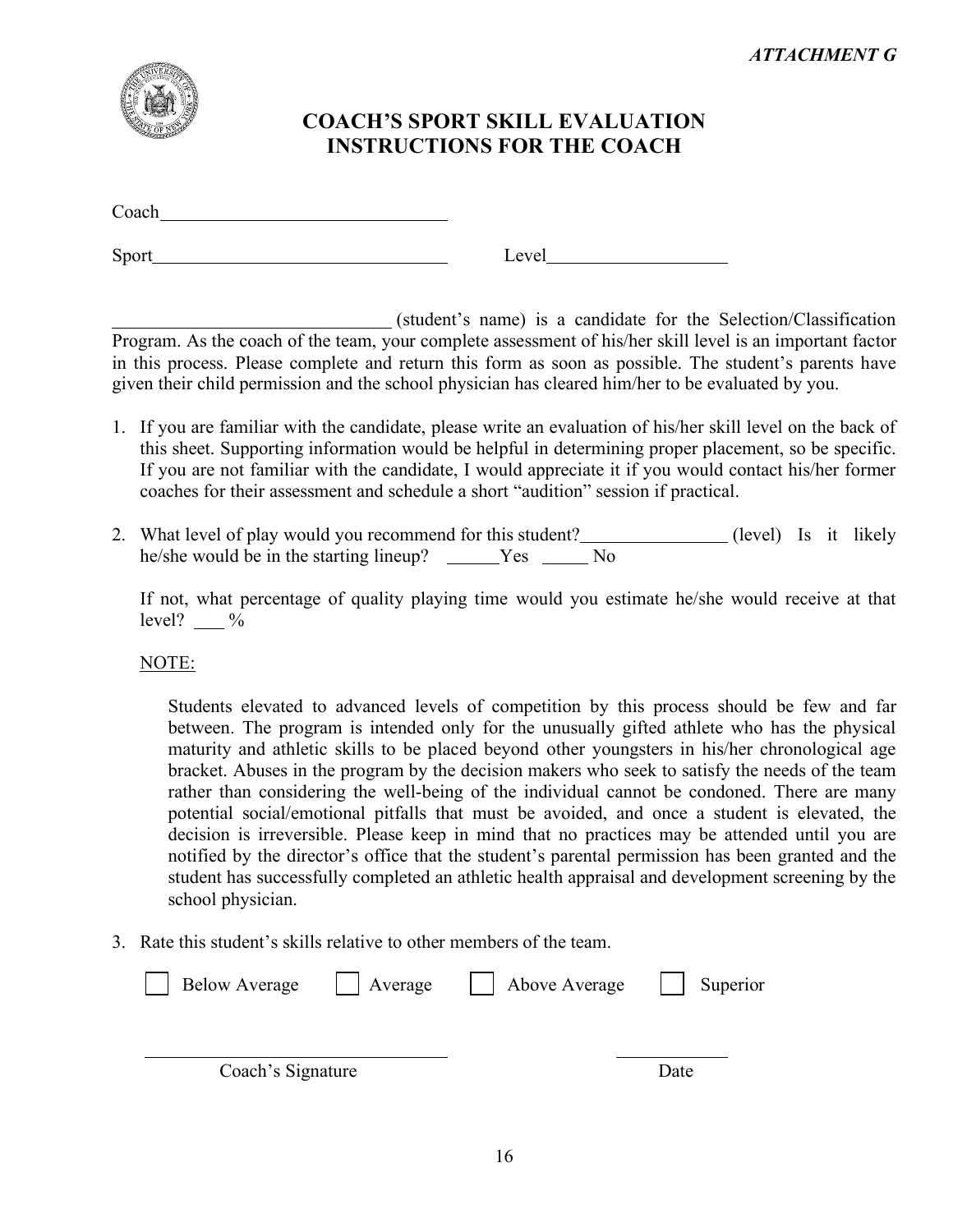

# **NOTIFICATION OF QUALIFICATIONS**

TO: Executive Director, Section \_\_\_\_\_\_\_\_\_\_\_ Date\_\_\_\_\_\_\_\_\_\_\_\_\_\_\_\_\_\_\_\_\_\_\_\_\_\_

FROM: Director of Physical Education/Athletics School\_\_\_\_\_\_\_\_\_\_\_\_\_\_\_\_\_\_\_\_\_\_\_\_\_\_\_

SUBJECT: Selection/Classification - Qualified Students Season: ο Fall οWinter οSpring

Please accept this as official notification that the following student(s) successfully completed the requirements of the January 2005 Revised Selection/Classification Program:

|                  |       |       |       |         |          |        | ATHLETIC PERFORMANCE SCORES |        |         |
|------------------|-------|-------|-------|---------|----------|--------|-----------------------------|--------|---------|
|                  |       |       |       | Shuttle | Standing | Flexed |                             |        |         |
|                  |       |       |       | Run     | Long     | Arm    | Stomach                     | $50 -$ | $1.5 -$ |
|                  |       |       |       |         | Jump     | Hang   | Curls                       | Yard   | Mile    |
|                  |       |       |       |         |          |        |                             | Dash   | Walk/   |
|                  |       |       |       |         |          |        |                             |        | Run     |
| Name             | Grade | Sport | Level |         |          |        |                             |        |         |
| 1.               |       |       |       |         |          |        |                             |        |         |
| $\overline{2}$ . |       |       |       |         |          |        |                             |        |         |
| $\overline{3}$ . |       |       |       |         |          |        |                             |        |         |
| $\overline{4}$ . |       |       |       |         |          |        |                             |        |         |
| 5.               |       |       |       |         |          |        |                             |        |         |
| 6.               |       |       |       |         |          |        |                             |        |         |
| 7.               |       |       |       |         |          |        |                             |        |         |
| 8.               |       |       |       |         |          |        |                             |        |         |
| 9.               |       |       |       |         |          |        |                             |        |         |
| 10.              |       |       |       |         |          |        |                             |        |         |
| 11.              |       |       |       |         |          |        |                             |        |         |
| 12.              |       |       |       |         |          |        |                             |        |         |
| 13.              |       |       |       |         |          |        |                             |        |         |
| 14.              |       |       |       |         |          |        |                             |        |         |
| 15.              |       |       |       |         |          |        |                             |        |         |

cc: A copy of Notification of Qualifications should be forwarded to the office of the director of physical education/athletics of each school district scheduled for interschool athletic sport competition (use another sheet for additional names).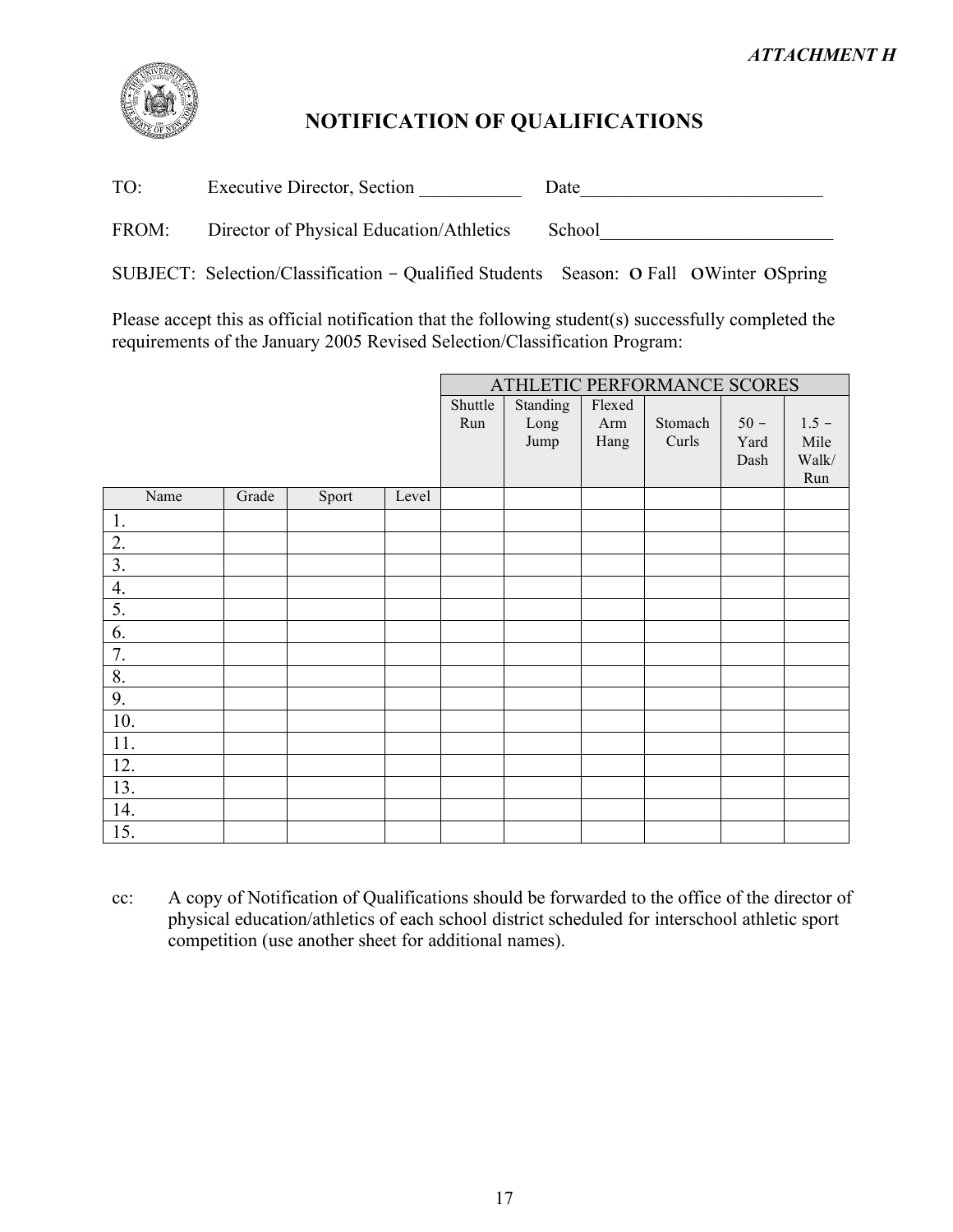## *ATTACHMENT I*



# **ATHLETIC PERFORMANCE TEST SELECTION/CLASSIFICATION**

#### **Components**:

- 1. Lower Limbs
	- a) Agility **SHUTTLE RUN**
	- b) Explosive power of muscles **STANDING LONG JUMP**
- 2. Upper Body

Arm and shoulder muscle strength and endurance – **FLEXED ARM HANG**

3. Abdomen

Abdominal muscle strength and endurance – **CURL-UPS** (Sit - ups)

4. Speed

Running Speed – **50 - YARD DASH**

5. Cardiovascular

Cardiorespiratory system endurance – **1.5 - MILE RUN/WALK**

#### **General Rules of Testing**

- Component may be retested as many times as desired to achieve the best performance.
- Test components may be administered in any order.
- There is no time frame for testing.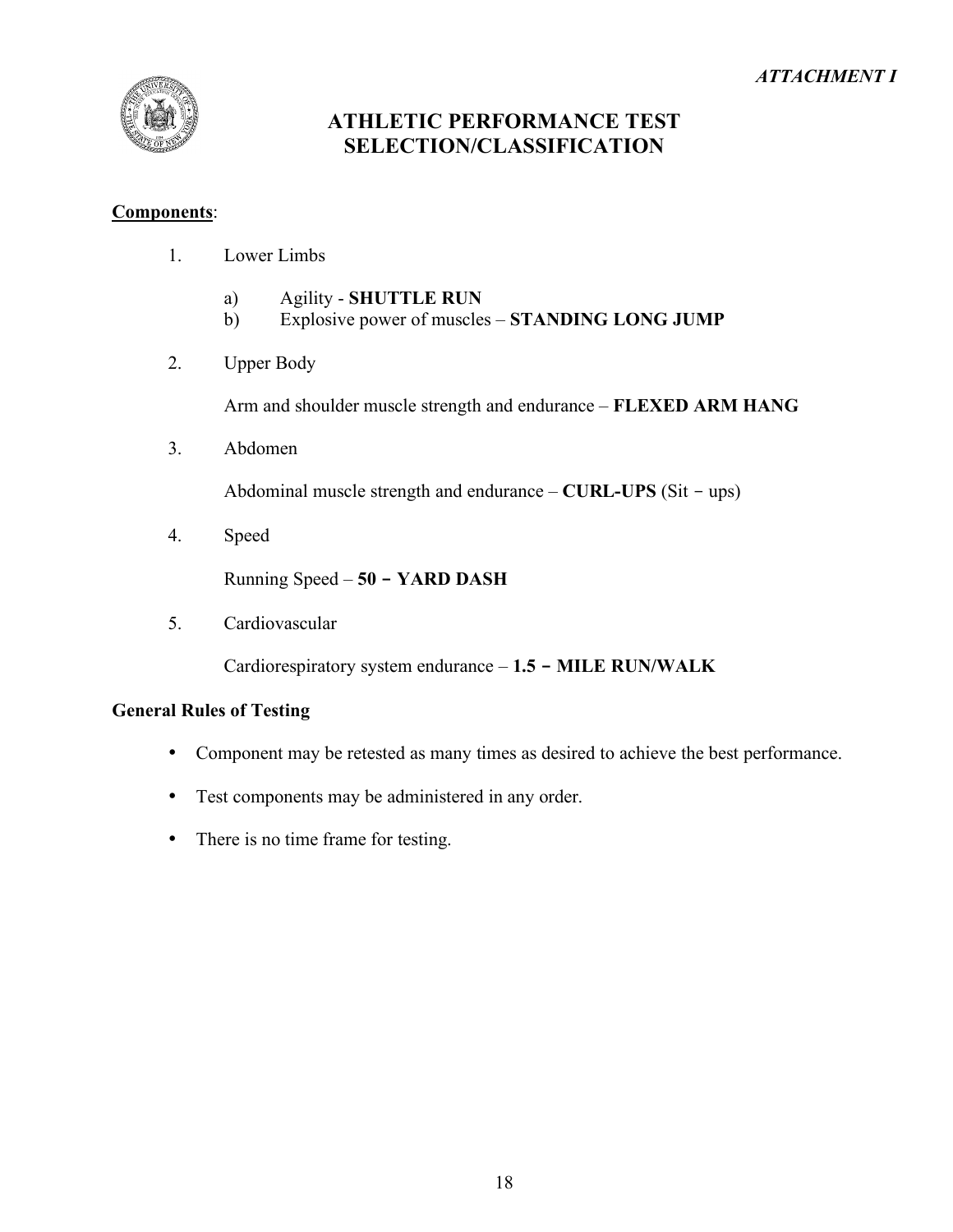# **DESCRIPTION OF ATHLETIC PERFORMANCE TEST ITEMS**

## **1. LOWER LIMBS**

|    | a)           | Item:             | <b>SHUTTLE RUN</b>                                                                                                                                                                                                                                                                                                                                                                                           |
|----|--------------|-------------------|--------------------------------------------------------------------------------------------------------------------------------------------------------------------------------------------------------------------------------------------------------------------------------------------------------------------------------------------------------------------------------------------------------------|
|    |              | Equipment:        | Two blocks of wood, 2" x 2" x 4", a split-second stopwatch                                                                                                                                                                                                                                                                                                                                                   |
|    |              | Description:      | Two parallel lines are marked on the floor 30 feet apart. Place blocks of<br>wood behind one of the lines. Athlete starts from behind the other line. On<br>the signal "Ready $-$ Go," the athlete runs to the blocks, picks up one, runs<br>back to the starting line and places it behind the line; then runs back and<br>picks up the second block which and carries it back across the starting<br>line. |
|    |              | Rules:            | Allow two trials with a maximum of five minutes, rest in between. Athlete<br>may not throw the block of wood; it must be placed behind the line.                                                                                                                                                                                                                                                             |
|    |              | Scoring:          | Record the fastest of the trials to the nearest tenth of a second.                                                                                                                                                                                                                                                                                                                                           |
|    | $\mathbf{b}$ | Item:             | <b>STANDING LONG JUMP</b>                                                                                                                                                                                                                                                                                                                                                                                    |
|    |              | Equipment:        | Mat or floor and tape measure.                                                                                                                                                                                                                                                                                                                                                                               |
|    |              | Description:      | Athlete stands with feet several inches apart and toes just behind the<br>takeoff line. Swing the arms backward and bending the knees, the jump is<br>accomplished extending the knees and swinging the arms forward.                                                                                                                                                                                        |
|    |              | Rules:            | Allow three trials. Measure from the back edge of the take-off line to the<br>heel or part of the body that touches the floor nearest the take-off line.<br>(Suggestion: Tape the measure to the floor starting at the back of the take-<br>off line and have the athlete jump along the tape so scorer can observe the<br>mark to the nearest inch.                                                         |
|    |              | Scoring:          | Record the best of three trials in feet and inches to the nearest inch.                                                                                                                                                                                                                                                                                                                                      |
| 2. |              | <b>UPPER BODY</b> |                                                                                                                                                                                                                                                                                                                                                                                                              |
|    |              | Item:             | <b>FLEXED ARM HANG</b>                                                                                                                                                                                                                                                                                                                                                                                       |
|    |              | Equipment:        | Horizontal bar approximately 1-1/2" in diameter                                                                                                                                                                                                                                                                                                                                                              |
|    |              | Description:      | Adjust bar height so it is approximately equal to the athlete's standing<br>height. Use an overhand grasp (palms away from the face). With two<br>spotters, one in front and one in back, athlete raises body off the floor to a<br>position where the chin is above the bar, the elbows are flexed, and the<br>chest is close to the bar. Hold this position as long as possible.                           |
|    |              | Rules:            | Start watch as soon as athlete has chin above the bar.<br>a)<br>Stop watch when chin touches the bar, head tilts back to keep chin<br>b)<br>above the bar, or chin falls below level of the bar.                                                                                                                                                                                                             |
|    |              |                   |                                                                                                                                                                                                                                                                                                                                                                                                              |

*Scoring:* Record to the nearest second for the length of time the athlete can hold the start position.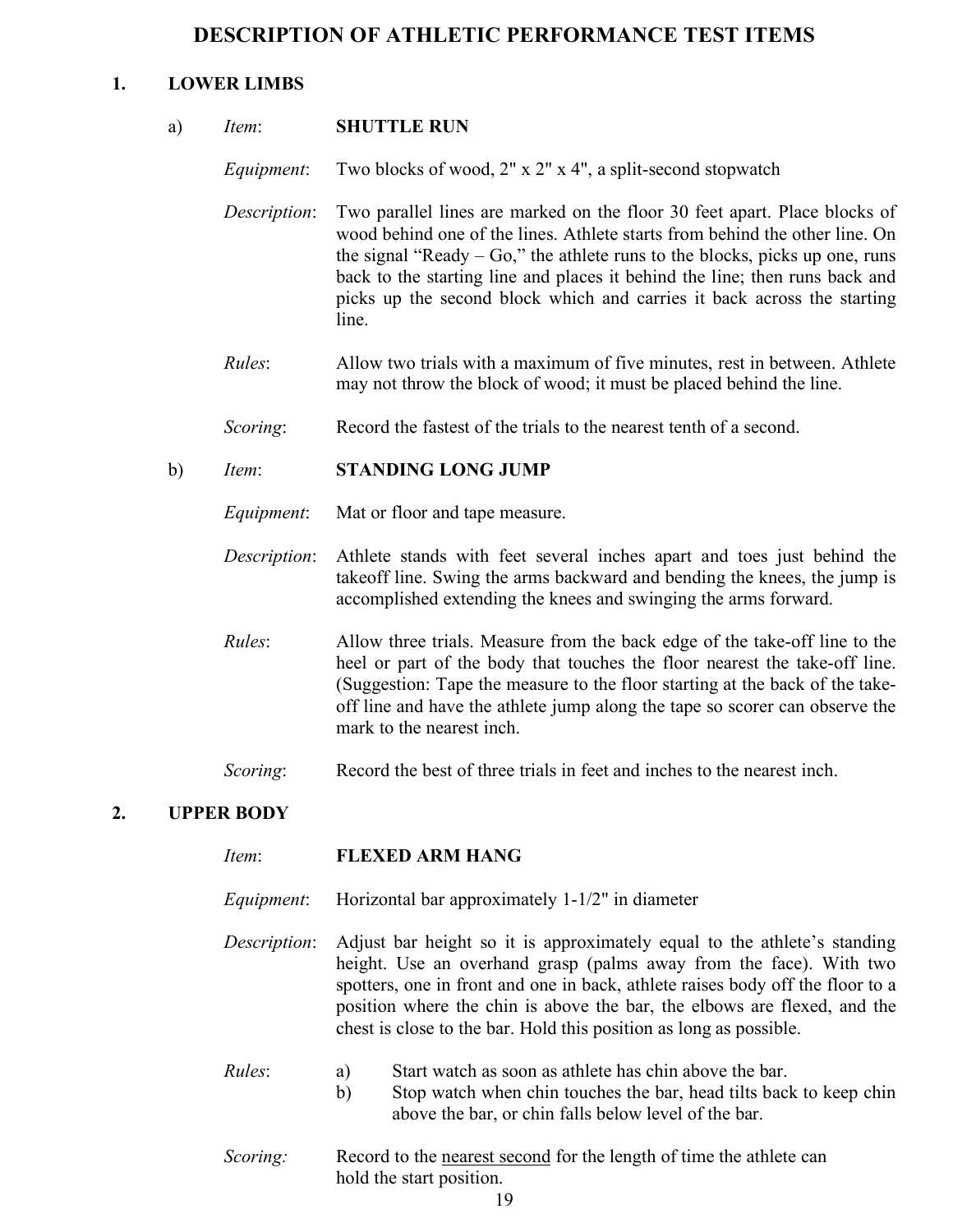#### 3. **ABDOMEN**

| Item: | <b>CURL-UPS</b> (Sit-ups) |  |
|-------|---------------------------|--|
|-------|---------------------------|--|

*Equipment*: Mat and stopwatch

- *Description*: Athlete lies on back with knees bent, feet flat on the floor, heels 12" from the buttocks, and back flat on floor. Arms across the chest, fingers on the opposite shoulder, elbows against chest. For a taller athlete, this distance may be adjusted to accommodate him/her. With someone holding the feet down, the athlete brings upper body forward, curling up (sitting up) to touch elbows to thighs. That is one curl-up. Athlete must return to start position before starting next curl-up. Exercise is repeated for one minute and athlete completes as many curl-ups as possible in the one-minute interval.
- *Rules*: Fingers must remain in contact with shoulders, back should be rounded and head should be forward on the way up. Scapula must touch the floor before starting next curl-up. Hips must remain on the floor.
- *Scoring*: Record one curl-up (sit up) for each completed movement of touching elbows to thighs. No score is giving if the fingertips do not maintain contact with shoulders, or if the elbows are extended, or if the hips leave the ground.

#### **4. SPEED**

- *Item*: **50-YARD DASH**
- *Equipment*: Track or area marked off 50 yards and split second stopwatch
- *Description*: With arm raised, a starter uses the command "Ready Go" and accompanies the command with a fast downward sweep of the arm to provide the time with a visual signal to start the watch.
- *Rules*: Time required between the starter's signal and the instant the athlete crosses the finish line.
- *Scoring*: Record in seconds to nearest tenth of a second.

#### 5. **CARDIOVASCULAR**

- *Item*: **1.5-MILE RUN/WALK** *Equipment*: Track or area marked off for 1.5 miles and stopwatch *Description*: Standing at starting line, athlete begins to run on the signal "Ready – Go" from starter/timer. Starter/timer positions self at the finish line. *Rules*: Walking is permitted. However, the object is to cover the distance in the shortest possible time.
- *Scoring*: Record the time in minutes and nearest second.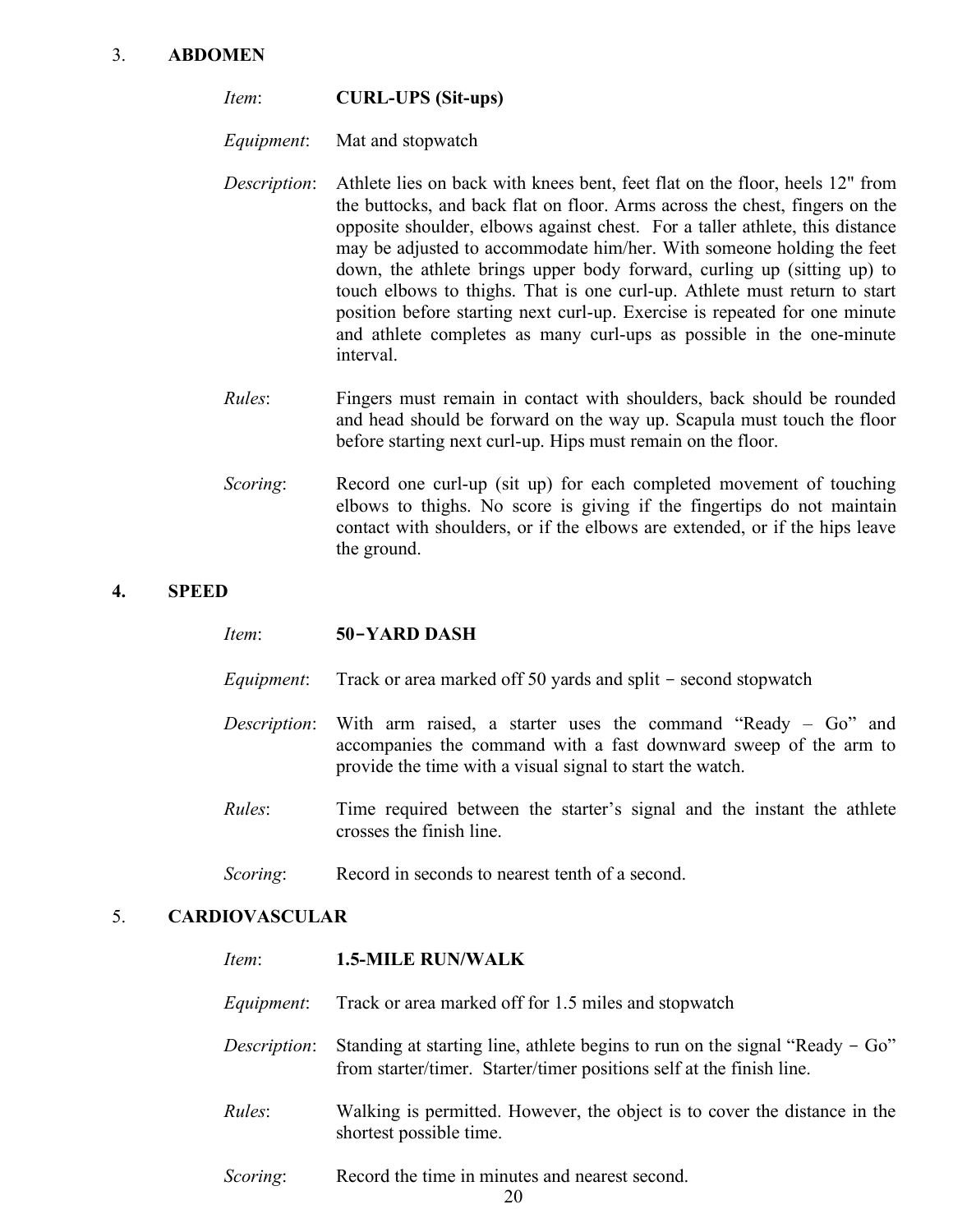

Ē

# **SELECTION/CLASSIFICATION PROGRAM REQUIREMENTS**

| A<br><b>GIRLS</b><br>T<br><b>SHUTTLE</b><br><b>FLEXED ARM</b><br><b>LONG</b><br><b>STOMACH</b><br>I<br><b>RUN</b><br><b>JUMP</b><br><b>CURLS</b><br><b>HANG</b><br>N<br>$1/10$ SEC<br>$FT' - IN''$<br><b>SECONDS</b><br><b>NUMBER</b><br><b>SPORT</b><br><b>LEVEL</b><br>G<br>5' 8''<br><b>VAR</b><br>$\overline{4}$<br>10.5<br>46<br>10<br>$\overline{3}$<br>JV<br>5'6''<br>10.7<br>$8\,$<br>43<br><b>BASKETBALL</b><br>5' 4''<br>7<br><b>FROSH</b><br>$\overline{2}$<br>11.0<br>40 | $50 - YARD$<br><b>DASH</b><br>1/10 SEC<br>7.8<br>8.0<br>8.2<br>8.4 | AUGUST 1992<br>$1.5 - MILE$<br><b>RUN</b><br>$MIN - SEC$<br>15:00<br>15:30 |  |
|--------------------------------------------------------------------------------------------------------------------------------------------------------------------------------------------------------------------------------------------------------------------------------------------------------------------------------------------------------------------------------------------------------------------------------------------------------------------------------------|--------------------------------------------------------------------|----------------------------------------------------------------------------|--|
|                                                                                                                                                                                                                                                                                                                                                                                                                                                                                      |                                                                    |                                                                            |  |
|                                                                                                                                                                                                                                                                                                                                                                                                                                                                                      |                                                                    |                                                                            |  |
|                                                                                                                                                                                                                                                                                                                                                                                                                                                                                      |                                                                    |                                                                            |  |
|                                                                                                                                                                                                                                                                                                                                                                                                                                                                                      |                                                                    |                                                                            |  |
|                                                                                                                                                                                                                                                                                                                                                                                                                                                                                      |                                                                    |                                                                            |  |
|                                                                                                                                                                                                                                                                                                                                                                                                                                                                                      |                                                                    |                                                                            |  |
|                                                                                                                                                                                                                                                                                                                                                                                                                                                                                      |                                                                    | 15:45                                                                      |  |
| 5'2''<br>$\overline{7}$<br><b>MOD</b><br>$\mathbf{1}$<br>11.2<br>38                                                                                                                                                                                                                                                                                                                                                                                                                  |                                                                    | 16:00                                                                      |  |
| Special<br><b>VAR</b><br>$\overline{2}$<br>$\ast$<br>$\ast$<br>$\ast$                                                                                                                                                                                                                                                                                                                                                                                                                | $\ast$                                                             |                                                                            |  |
| *<br>JV<br>$\ast$<br>$\mathbf{1}$<br>Tryout<br>$\ast$                                                                                                                                                                                                                                                                                                                                                                                                                                | $\ast$                                                             |                                                                            |  |
| <b>BOWLING</b><br><b>FROSH</b><br>$\mathbf{1}$<br>$\ast$<br>$\ast$<br>Procedure<br>*                                                                                                                                                                                                                                                                                                                                                                                                 | *                                                                  |                                                                            |  |
| $\ast$<br><b>MOD</b><br>$\ast$<br>$\mathbf{1}$<br>Page 26                                                                                                                                                                                                                                                                                                                                                                                                                            |                                                                    |                                                                            |  |
| $\overline{3}$<br>11.0<br>5'6''<br><b>VAR</b><br>46                                                                                                                                                                                                                                                                                                                                                                                                                                  | 8.0                                                                | 12:00                                                                      |  |
| $\overline{2}$<br>5'4"<br>JV<br>11.2<br>43<br><b>NOT</b>                                                                                                                                                                                                                                                                                                                                                                                                                             | 8.2                                                                | 12:30                                                                      |  |
| CROSS-<br><b>FROSH</b><br>5'2"<br>11.6<br>$\mathbf{1}$<br>40<br>Required<br><b>COUNTRY</b>                                                                                                                                                                                                                                                                                                                                                                                           | 8.4                                                                | 13:00                                                                      |  |
| <b>MOD</b><br>5'0''<br>1<br>11.8<br>38                                                                                                                                                                                                                                                                                                                                                                                                                                               | 8.5                                                                | 13:30                                                                      |  |
| 5'6''<br>15<br><b>VAR</b><br>$\overline{4}$<br>10.5<br>46                                                                                                                                                                                                                                                                                                                                                                                                                            | 7.6                                                                | 15:00                                                                      |  |
| <b>FIELD</b><br>$\overline{3}$<br>5' 4''<br>13<br>JV<br>10.7<br>43                                                                                                                                                                                                                                                                                                                                                                                                                   | 7.8                                                                | 15:30                                                                      |  |
| <b>HOCKEY</b><br><b>FROSH</b><br>$\overline{2}$<br>5'2"<br>11.0<br>10<br>40                                                                                                                                                                                                                                                                                                                                                                                                          | 8.0                                                                | 15:45                                                                      |  |
| <b>MOD</b><br>5'0''<br>10<br>$\mathbf{1}$<br>11.2<br>38                                                                                                                                                                                                                                                                                                                                                                                                                              | 8.2                                                                | 16:00                                                                      |  |
| Special<br>$\ast$<br>$\overline{2}$<br>$\ast$<br><b>VAR</b>                                                                                                                                                                                                                                                                                                                                                                                                                          | $\ast$                                                             | $\ast$                                                                     |  |
| Tryout<br>$\ast$<br>JV<br>$\mathbf{1}$<br>$\ast$                                                                                                                                                                                                                                                                                                                                                                                                                                     | ∗                                                                  | $\ast$                                                                     |  |
| <b>GOLF</b><br>Procedure<br><b>FROSH</b><br>$\ast$<br>$\mathbf{1}$<br>$\ast$                                                                                                                                                                                                                                                                                                                                                                                                         | ∗                                                                  | ∗                                                                          |  |
| Page 26<br>$\ast$<br><b>MOD</b><br>$\mathbf{1}$<br>*                                                                                                                                                                                                                                                                                                                                                                                                                                 |                                                                    | $\ast$                                                                     |  |
| $\overline{2}$<br>5'6''<br>11.0<br>20<br><b>VAR</b><br>46                                                                                                                                                                                                                                                                                                                                                                                                                            | 8.3                                                                |                                                                            |  |
| $\overline{2}$<br>5'4"<br>JV<br>18<br>11.2<br>43<br><b>GYMNASTICS</b>                                                                                                                                                                                                                                                                                                                                                                                                                | 8.5                                                                | <b>NOT</b>                                                                 |  |
| 5'2"<br><b>FROSH</b><br>$\mathbf{1}$<br>15<br>11.6<br>40                                                                                                                                                                                                                                                                                                                                                                                                                             | 8.7                                                                | Required                                                                   |  |
| <b>MOD</b><br>$\mathbf{1}$<br>5'0''<br>11.8<br>13<br>38                                                                                                                                                                                                                                                                                                                                                                                                                              | 8.9                                                                |                                                                            |  |
| 5'6''<br>15<br><b>VAR</b><br>$\overline{4}$<br>10.5<br>46                                                                                                                                                                                                                                                                                                                                                                                                                            | 7.6                                                                | 15:00                                                                      |  |
| $\overline{3}$<br>5' 4''<br>JV<br>10.7<br>13<br>43                                                                                                                                                                                                                                                                                                                                                                                                                                   | 7.8                                                                | 15:30                                                                      |  |
| <b>LACROSSE</b><br><b>FROSH</b><br>$\overline{2}$<br>5'2"<br>11.0<br>10<br>40                                                                                                                                                                                                                                                                                                                                                                                                        | 8.0                                                                | 15:45                                                                      |  |
| <b>MOD</b><br>5'0''<br>$\mathbf{1}$<br>11.2<br>10<br>38                                                                                                                                                                                                                                                                                                                                                                                                                              | 8.2                                                                | 16:00                                                                      |  |
| 5' 8''<br><b>VAR</b><br>$\overline{3}$<br>11.0<br>15<br>44                                                                                                                                                                                                                                                                                                                                                                                                                           |                                                                    | 15:00                                                                      |  |
| $\overline{2}$<br>JV<br>5'6''<br>11.2<br>13<br>40                                                                                                                                                                                                                                                                                                                                                                                                                                    | <b>NOT</b>                                                         | 15:30                                                                      |  |
| <b>SKIING</b><br><b>FROSH</b><br>5' 4''<br>$\mathbf{1}$<br>11.6<br>10<br>38                                                                                                                                                                                                                                                                                                                                                                                                          | Required                                                           | 15:45                                                                      |  |
| 5'2"<br><b>MOD</b><br>$\mathbf{1}$<br>11.8<br>10<br>36                                                                                                                                                                                                                                                                                                                                                                                                                               |                                                                    | 16:00                                                                      |  |
| 10.5<br>5'6''<br><b>VAR</b><br>$\overline{4}$<br>46                                                                                                                                                                                                                                                                                                                                                                                                                                  | 7.6                                                                | 15:00                                                                      |  |
| JV<br>3<br>5' 4''<br>10.7<br>43<br><b>NOT</b>                                                                                                                                                                                                                                                                                                                                                                                                                                        | 7.8                                                                | 15:30                                                                      |  |
| <b>SOCCER</b><br>$\overline{2}$<br>5'2"<br><b>FROSH</b><br>11.0<br>40<br>Required                                                                                                                                                                                                                                                                                                                                                                                                    | 8.0                                                                | 15:45                                                                      |  |
| <b>MOD</b><br>5'0''<br>$\mathbf{1}$<br>11.2<br>38                                                                                                                                                                                                                                                                                                                                                                                                                                    | 8.2                                                                | 16:00                                                                      |  |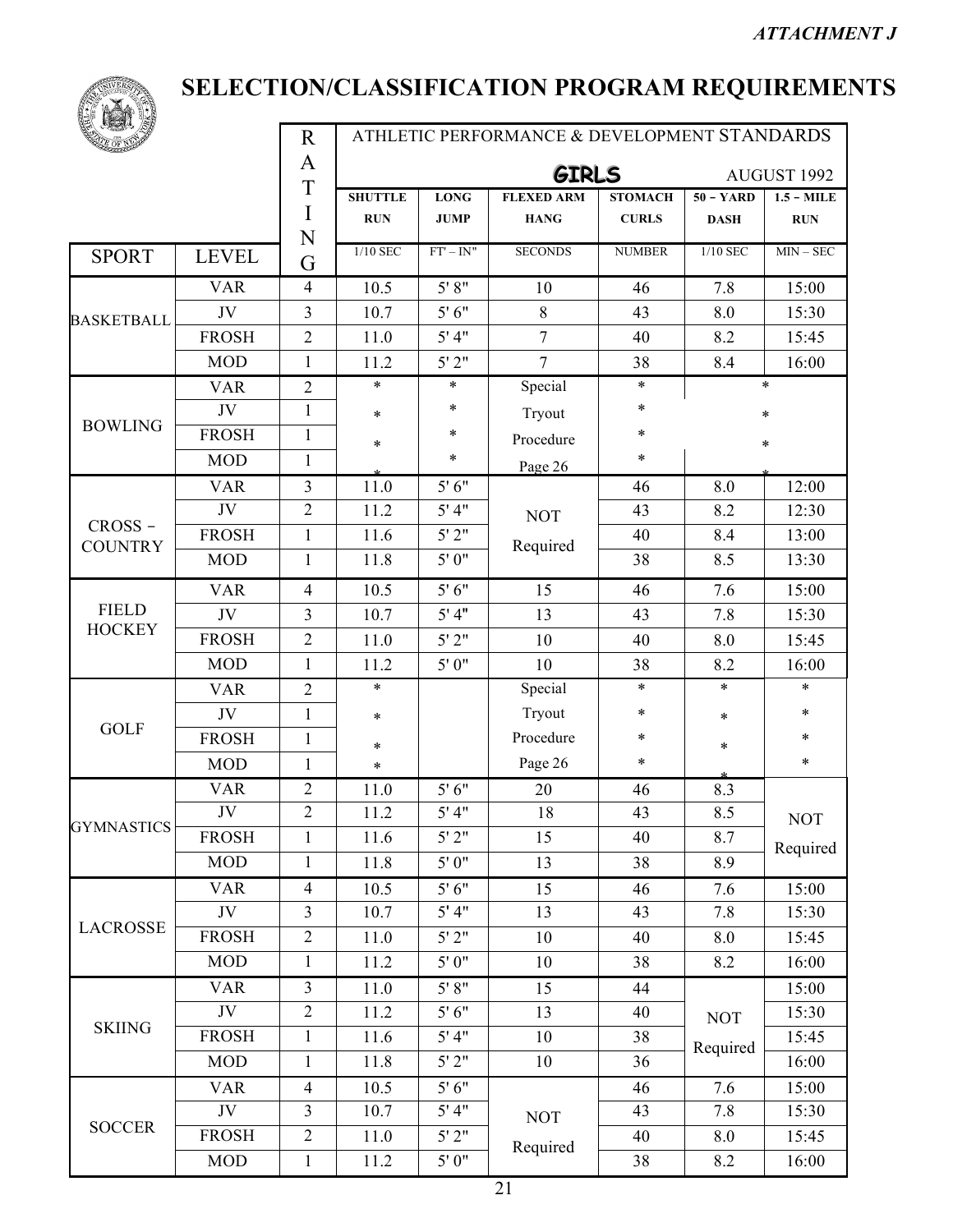|                      |              | $\mathbf R$    |                |              | ATHLETIC PERFORMANCE & DEVELOPMENT STANDARDS                                                         |                |             |              |
|----------------------|--------------|----------------|----------------|--------------|------------------------------------------------------------------------------------------------------|----------------|-------------|--------------|
|                      |              | A              |                |              | <b>GIRLS</b>                                                                                         |                |             | AUGUST 1992  |
|                      |              | T              | <b>SHUTTLE</b> | <b>LONG</b>  | <b>FLEXED ARM</b>                                                                                    | <b>STOMACH</b> | $50 - YARD$ | $1.5 - MILE$ |
|                      |              | I              | <b>RUN</b>     | <b>JUMP</b>  | <b>HANG</b>                                                                                          | <b>CURLS</b>   | <b>DASH</b> | <b>RUN</b>   |
|                      |              | N              | $1/10$ SEC     | $FT' - IN''$ | <b>SECONDS</b>                                                                                       | <b>NUMBER</b>  | $1/10$ SEC  | $MIN - SEC$  |
| <b>SPORT</b>         | <b>LEVEL</b> | G              |                |              |                                                                                                      |                |             |              |
|                      | <b>VAR</b>   | $\overline{4}$ | 10.5           | 5' 4''       | 15                                                                                                   | 42             | 7.6         |              |
|                      | JV           | $\overline{3}$ | 10.7           | 5'2"         | 13                                                                                                   | 40             | 7.8         | <b>NOT</b>   |
| <b>SOFTBALL</b>      | <b>FROSH</b> | $\overline{2}$ | 11.0           | 5'0''        | 10                                                                                                   | 38             | 8.0         | Required     |
|                      | <b>MOD</b>   | $\mathbf{1}$   | 11.2           | 4' 10"       | 10                                                                                                   | 36             | 8.2         |              |
|                      | <b>VAR</b>   | $\overline{3}$ |                | 5'2"         | $\star$<br>15                                                                                        | 44             |             | $*15:00+$    |
| <b>SWIMMING</b>      | JV           | $\overline{2}$ | <b>NOT</b>     | 5'1"         | 13                                                                                                   | 40             | <b>NOT</b>  | $15:30 +$    |
|                      | <b>FROSH</b> | $\mathbf{1}$   | Required       | 5'0''        | 10                                                                                                   | 38             | Required    | $15:45+$     |
|                      | <b>MOD</b>   | 1              |                | 5'0''        | 10                                                                                                   | 36             |             | $16:00 +$    |
|                      |              |                |                |              | * NOT REQUIRED FOR DIVERS - ANY LEVEL                                                                |                |             |              |
|                      |              |                |                |              | + ATHLETES MAY CHOSE EITHER THE 1.5 - MILE RUN OR THE 500 - YARD SWIM (see page 27 for requirements) |                |             |              |
|                      | <b>VAR</b>   | $\overline{2}$ | 10.7           | 5'2"         | 10                                                                                                   | 38             | 8.3         | 15:00        |
|                      | JV           | $\overline{2}$ | 10.9           | 5'0''        | 8                                                                                                    | 36             | 8.5         | 15:30        |
| <b>TENNIS</b>        | <b>FROSH</b> | $\mathbf{1}$   | 11.2           | 4' 10"       | $\overline{7}$                                                                                       | 33             | 8.7         | 15:45        |
|                      | <b>MOD</b>   | $\mathbf{1}$   | 11.4           | 4' 10"       | $\overline{7}$                                                                                       | 30             | 8.9         | 16:00        |
|                      | <b>VAR</b>   | $\overline{3}$ | 10.7           | 5' 4''       | 15                                                                                                   | 44             | 7.6         | **12:00      |
| <b>TRACK</b>         | JV           | $\overline{2}$ | 10.9           | 5'2"         | 13                                                                                                   | 40             | 7.8         | 12:30        |
| $\&$<br><b>FIELD</b> | <b>FROSH</b> | $\mathbf{1}$   | 11.2           | 5'0''        | 10                                                                                                   | 38             | 8.0         | 13:00        |
|                      | <b>MOD</b>   | 1              | 11.4           | 5'0''        | 10                                                                                                   | 36             | 8.2         | 13:30        |

**\* NOT REQUIRED FOR THROWING EVENTS – ANY LEVEL**

\*\* **REQUIRED FOR DISTANCE RUNNERS (800 meters or above) ONLY – ANY LEVEL**

|                   | <b>VAR</b>   |   | 10.5 | 5' 8''     |        | 46 | 70<br>$\cdot^{\circ}$ | 15:00 |
|-------------------|--------------|---|------|------------|--------|----|-----------------------|-------|
| <b>VOLLEYBALL</b> | <b>IV</b>    | ∸ | 10.7 | 5'6''      | $\sim$ | 43 | 8.0                   | 15:30 |
|                   | <b>FROSH</b> |   | 11.0 | 5' 4''     | 10     | 40 | 8.2                   | 15:45 |
|                   | <b>MOD</b>   |   | 11.2 | 51.21<br>∼ | $10\,$ | 38 | 8.4                   | 16:00 |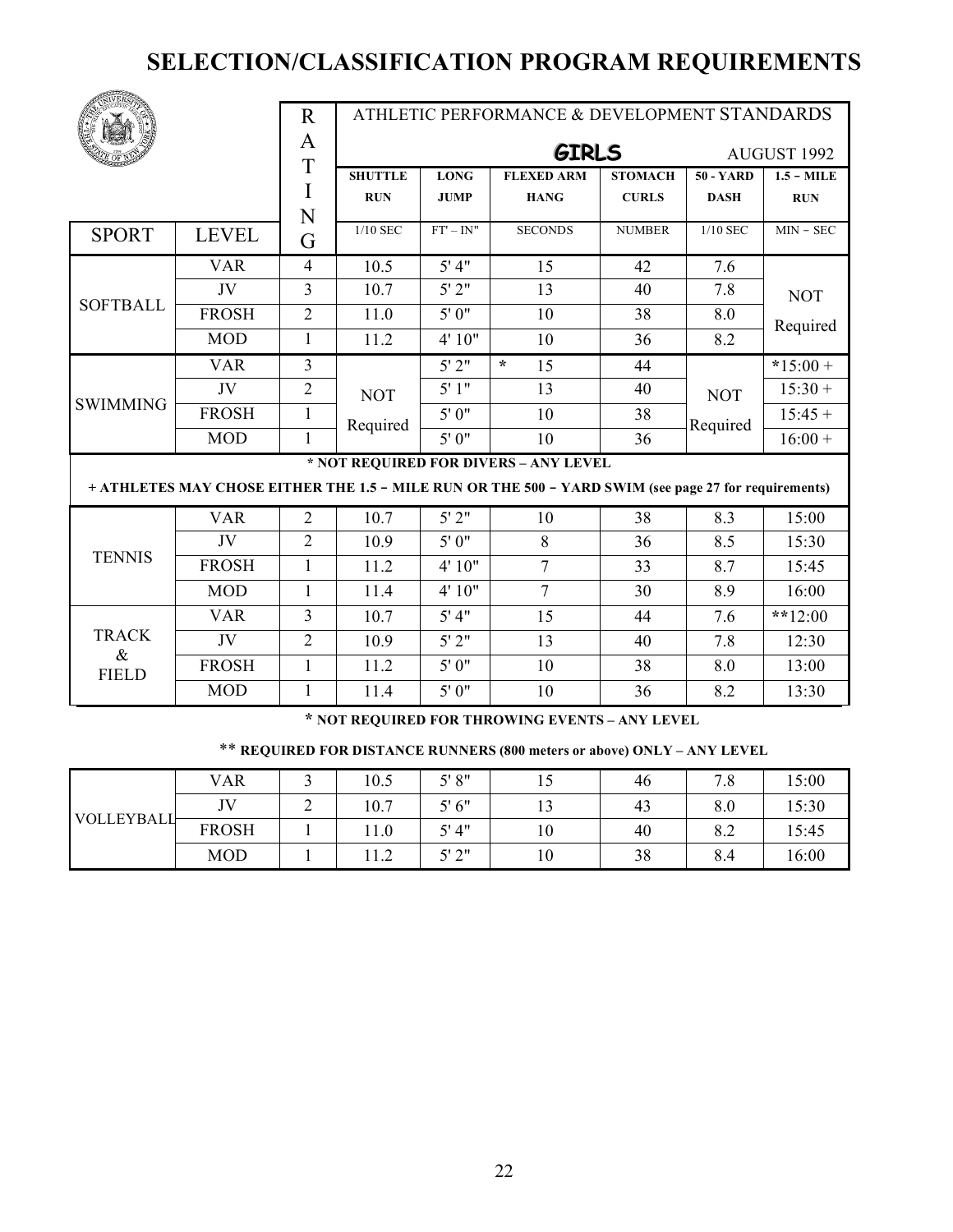

|                   |                    | $\rm R$        |                | ATHLETIC PERFORMANCE & DEVELOPMENT STANDARDS |                   |                |             |              |  |  |  |
|-------------------|--------------------|----------------|----------------|----------------------------------------------|-------------------|----------------|-------------|--------------|--|--|--|
|                   |                    | A              |                |                                              | <b>BOYS</b>       |                |             | AUGUST 1992  |  |  |  |
|                   |                    | T              | <b>SHUTTLE</b> | <b>LONG</b>                                  | <b>FLEXED ARM</b> | <b>STOMACH</b> | $50 - YARD$ | $1.5 - MILE$ |  |  |  |
|                   |                    | I<br>N         | <b>RUN</b>     | <b>JUMP</b>                                  | <b>HANG</b>       | <b>CURLS</b>   | <b>DASH</b> | <b>RUN</b>   |  |  |  |
| <b>SPORT</b>      | <b>LEVEL</b>       | G              | 1/10 SEC       | $FT' - IN''$                                 | <b>SECONDS</b>    | <b>NUMBER</b>  | 1/10 SEC    | $MIN - SEC$  |  |  |  |
|                   | <b>VAR</b>         | $\overline{4}$ | 9.5            | 7'3''                                        | 30                | 50             | 6.5         |              |  |  |  |
|                   | JV                 | 3              | 9.7            | 7'0''                                        | 26                | 48             | 6.8         | <b>NOT</b>   |  |  |  |
| <b>BASEBALL</b>   | <b>FROSH</b>       | $\overline{2}$ | 10.0           | 6'6''                                        | 22                | 44             | 7.0         | Required     |  |  |  |
|                   | <b>MOD</b>         | 1              | 10.5           | 6'3''                                        | 20                | 42             | 7.5         |              |  |  |  |
|                   | <b>VAR</b>         | $\overline{4}$ | 9.5            | 8'0''                                        | 30                | 50             | 6.5         | 11:00        |  |  |  |
| <b>BASKETBALL</b> | JV                 | 3              | 9.7            | 7'6''                                        | 26                | 48             | 6.8         | 11:30        |  |  |  |
|                   | <b>FROSH</b>       | 2              | 10.0           | 6' 10"                                       | 22                | 44             | 7.0         | 11:50        |  |  |  |
|                   | <b>MOD</b>         | $\overline{2}$ | 10.5           | 6'3''                                        | 20                | 42             | 7.5         | 12:00        |  |  |  |
|                   | <b>VAR</b>         | $\overline{2}$ |                |                                              | Special           |                |             |              |  |  |  |
|                   | JV                 | $\overline{2}$ |                |                                              | Tryout            |                |             |              |  |  |  |
| <b>BOWLING</b>    | <b>FROSH</b>       | $\mathbf{1}$   |                |                                              | Process           |                |             |              |  |  |  |
|                   | <b>MOD</b>         | $\mathbf{1}$   |                |                                              | Page 26           |                |             |              |  |  |  |
|                   | <b>VAR</b>         | 3              | 10.0           | 7'0''                                        |                   | 50             | 6.8         | 10:15        |  |  |  |
| CROSS-            | JV                 | $\sqrt{2}$     | 10.3           | 6'6''                                        | <b>NOT</b>        | 48             | 7.0         | 10:30        |  |  |  |
| <b>COUNTRY</b>    | <b>FROSH</b>       | $\mathbf{1}$   | 10.5           | 6'3''                                        | Required          | 44             | 7.2         | 10:50        |  |  |  |
|                   | <b>MOD</b>         | $\mathbf{1}$   | 10.7           | 6'0''                                        |                   | 42             | 7.4         | 11:00        |  |  |  |
|                   | <b>VAR</b>         | $\overline{4}$ | 10.0           | 7'3''                                        | 30                | 50             | 6.5         |              |  |  |  |
|                   | JV                 | 3              | 10.3           | 7'0''                                        | 26                | 48             | 6.8         | <b>NOT</b>   |  |  |  |
| <b>FOOTBALL</b>   | <b>FROSH</b>       | $\overline{2}$ | 10.5           | 6'6''                                        | 22                | 44             | 7.0         | Required     |  |  |  |
|                   | $\overline{MOD-A}$ | $\overline{2}$ | 10.5           | 6'3''                                        | 20                | 42             | 7.5         |              |  |  |  |
|                   | MOD-B              | 1              | 10.9           | 6'0''                                        | 20                | 40             | 7.8         |              |  |  |  |
|                   | <b>VAR</b>         | $\sqrt{2}$     |                |                                              | Special           |                |             |              |  |  |  |
|                   | JV                 | $\overline{2}$ |                |                                              | Tryout            |                |             |              |  |  |  |
| <b>GOLF</b>       | <b>FROSH</b>       | 1              |                |                                              | Process           |                |             |              |  |  |  |
|                   | <b>MOD</b>         | $\mathbf{1}$   |                |                                              | Page 26           |                |             |              |  |  |  |
|                   | <b>VAR</b>         | 3              | 10.0           | 7'0''                                        | 35                | 54             | 7.3         |              |  |  |  |
|                   | JV                 | $\overline{2}$ | 10.3           | 6'6''                                        | 30                | 50             | $7.5$       | <b>NOT</b>   |  |  |  |
| <b>GYMNASTICS</b> | <b>FROSH</b>       | $\mathbf{1}$   | 10.5           | 6'3''                                        | 26                | 46             | 7.8         | Required     |  |  |  |
|                   | <b>MOD</b>         | $\mathbf{1}$   | 10.7           | 6'0''                                        | 22                | 42             | 8.0         |              |  |  |  |
|                   | <b>VAR</b>         | $\overline{4}$ | 10.0           | 7'0''                                        | 30                | 50             | 7.3         | 11:00        |  |  |  |
| ICE               | JV                 | $\overline{3}$ | 10.3           | 6'6''                                        | 26                | 48             | 7.5         | 11:30        |  |  |  |
| <b>HOCKEY</b>     | <b>FROSH</b>       | $\overline{2}$ | 10.5           | 6'3''                                        | 22                | 44             | 7.8         | 11:50        |  |  |  |
|                   | MOD                | $\overline{2}$ | 10.7           | 6'0''                                        | 20                | 42             | 8.0         | 12:00        |  |  |  |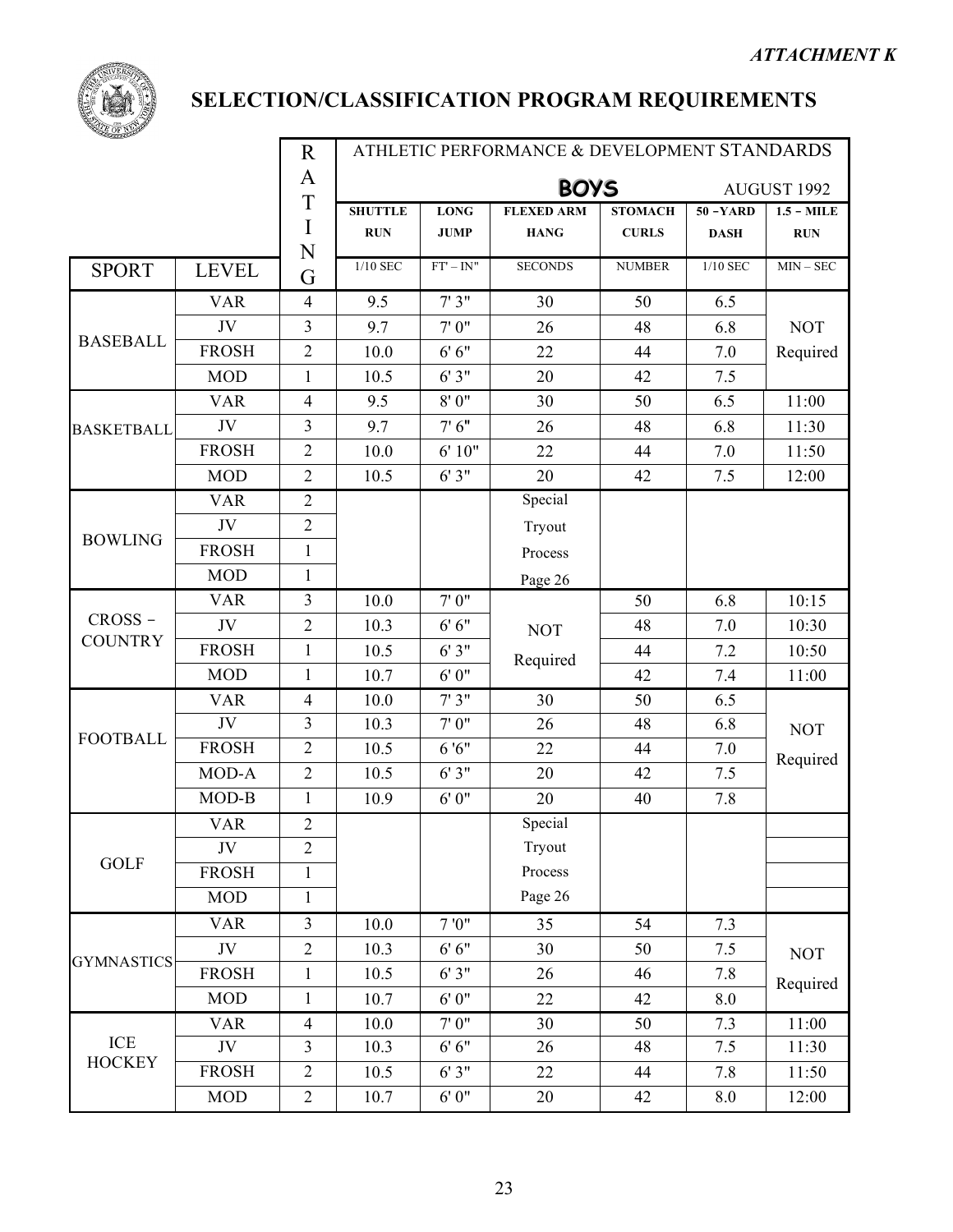

|                 |                            | $\mathbf R$    |                |              | ATHLETIC PERFORMANCE & DEVELOPMENT STANDARDS |                |             |              |
|-----------------|----------------------------|----------------|----------------|--------------|----------------------------------------------|----------------|-------------|--------------|
|                 |                            | A              |                |              | <b>BOYS</b>                                  |                |             | AUGUST 1992  |
|                 |                            | T              | <b>SHUTTLE</b> | <b>LONG</b>  | <b>FLEXED ARM</b>                            | <b>STOMACH</b> | $50 - YARD$ | $1.5 - MILE$ |
|                 |                            | I<br>N         | <b>RUN</b>     | <b>JUMP</b>  | <b>HANG</b>                                  | <b>CURLS</b>   | <b>DASH</b> | <b>RUN</b>   |
| <b>SPORT</b>    | <b>LEVEL</b>               | G              | 1/10 SEC       | $FT' - IN''$ | <b>SECONDS</b>                               | <b>NUMBER</b>  | $1/10$ SEC  | $MIN - SEC$  |
|                 | <b>VAR</b>                 | $\overline{4}$ | 9.5            | 7'3''        | 30                                           | 50             | 6.5         | 11:00        |
|                 | JV                         | $\overline{3}$ | 9.7            | 7'0''        | 26                                           | 48             | 6.8         | 11:30        |
| <b>LACROSSE</b> | <b>FROSH</b>               | $\overline{2}$ | 10.0           | 6'6''        | 22                                           | 44             | 7.0         | 11:50        |
|                 | MOD-A                      | $\overline{2}$ | 10.0           | 6'3''        | 20                                           | 42             | 7.5         | 12:00        |
|                 | MOD-B                      | $\mathbf{1}$   | 10.5           | 6'0''        | 20                                           | 40             | 7.8         | 12:30        |
|                 | <b>VAR</b>                 | $\overline{2}$ |                |              | 15                                           | 40             |             |              |
| <b>RIFLERY</b>  | JV                         | $\overline{2}$ | <b>NOT</b>     |              | 10                                           | 36             |             | <b>NOT</b>   |
|                 | <b>FROSH</b>               | $\mathbf{1}$   | Required       |              | 7                                            | 34             |             | Required     |
|                 | <b>MOD</b><br>$\mathbf{1}$ |                |                |              | $\overline{4}$                               | 32             |             |              |
|                 | <b>VAR</b>                 | 3              | 10.0           | 7'3''        | 26                                           | 50             |             | 11:45        |
| <b>SKIING</b>   | JV                         | $\overline{2}$ | 10.3           | 7'0''        | 22                                           | 48             | <b>NOT</b>  | 12:00        |
|                 | <b>FROSH</b>               | $\mathbf{1}$   | 10.5           | 6'6''        | 20                                           | 44             | Required    | 12:15        |
|                 | <b>MOD</b>                 | $\mathbf{1}$   | 10.7           | 6'3''        | 18                                           | 42             |             | 12:30        |
|                 | <b>VAR</b>                 | $\overline{4}$ | 9.5            | 7'3''        |                                              | 50             | 6.5         | 11:00        |
| <b>SOCCER</b>   | JV                         | $\overline{3}$ | 9.7            | 7'0''        | <b>NOT</b>                                   | 48             | 6.8         | 11:30        |
|                 | <b>FROSH</b>               | $\overline{2}$ | 10.0           | 6'6''        | Required                                     | 44             | 7.0         | 11:50        |
|                 | <b>MOD</b>                 | $\overline{2}$ | 10.0           | 6'3''        |                                              | 42             | 7.5         | 12:00        |
|                 | <b>VAR</b>                 | $\mathfrak{Z}$ |                | 7'0''        | $\star$<br>30                                | 50             |             | * $11:00 +$  |
|                 | JV                         | $\overline{2}$ | <b>NOT</b>     | 6'6''        | 26                                           | 48             | <b>NOT</b>  | $11:30+$     |
| <b>SWIMMING</b> | <b>FROSH</b>               | $\mathbf{1}$   | Required       | 6'3''        | 22                                           | 44             | Required    | $11:50+$     |
|                 | <b>MOD</b>                 | $\mathbf{1}$   |                | 6'0''        | 20                                           | 42             |             | $12:00+$     |

• **N0T REQUIRED FOR DIVERS – ANY LEVEL**

+ ATHLETES MAY CHOOSE EITHER THE 1.5 - MILE RUN OR THE 500 - YARD SWIM (see page 27 for requirements)

|                      | <b>VAR</b>   | 3 | 10.0 | 6'6'' | 26 | 50 | 7.0            | 11:45     |
|----------------------|--------------|---|------|-------|----|----|----------------|-----------|
|                      | JV           | ∍ | 10.3 | 6'3'' | 22 | 48 | 7.3            | 12:00     |
| <b>TENNIS</b>        | <b>FROSH</b> |   | 10.5 | 6'0'' | 20 | 44 | 7.5            | 12:15     |
|                      | <b>MOD</b>   |   | 10.7 | 6'0'' | 18 | 42 | 7.8            | 12:30     |
|                      | <b>VAR</b>   | 3 | 10.0 | 7'0'' | 30 | 50 | $\star$<br>6.8 | $**10:15$ |
| <b>TRACK</b>         | JV           | ↑ | 10.3 | 6'6'' | 26 | 48 | 7.0            | 10:30     |
| $\&$<br><b>FIELD</b> | <b>FROSH</b> |   | 10.5 | 6'3'' | 22 | 44 | 7.2            | 10:50     |
|                      | <b>MOD</b>   |   | 10.7 | 6'0'' | 20 | 42 | 7.4            | 11:00     |

**\* NOT REQUIRED FOR THROWING EVENTS - ANY LEVEL**

**\*\* REQUIRED FOR DISTANCE RUNNERS (800 meters or above) ONLY - ALL LEVELS**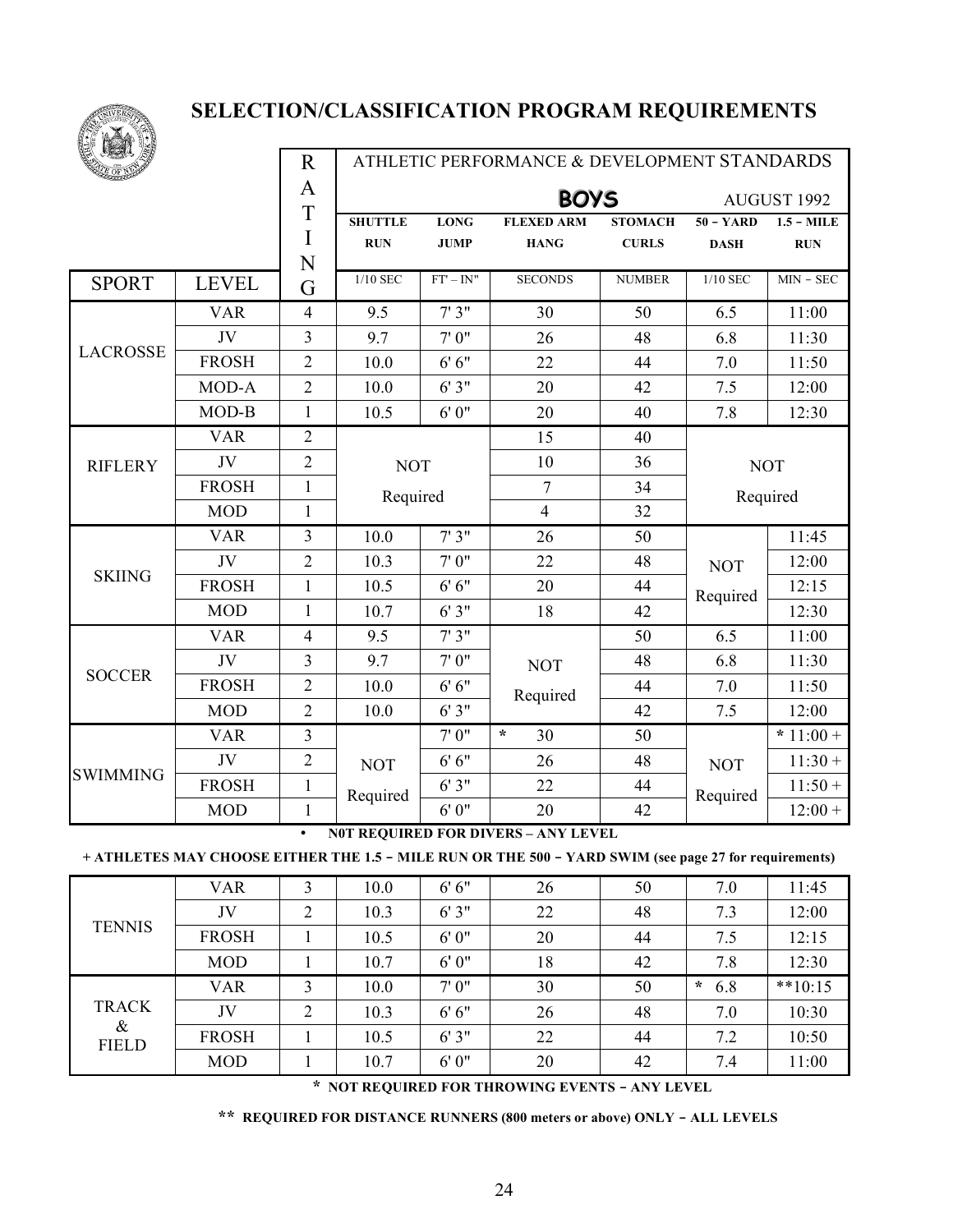

| E<br><b>LEST</b> |              | R              |                |                            | ATHLETIC PERFORMANCE & DEVELOPMENT STANDARDS |                |             |              |  |
|------------------|--------------|----------------|----------------|----------------------------|----------------------------------------------|----------------|-------------|--------------|--|
|                  |              | A<br>T         |                | <b>BOYS</b><br>AUGUST 1992 |                                              |                |             |              |  |
|                  |              |                | <b>SHUTTLE</b> | <b>LONG</b>                | <b>FLEXED ARM</b>                            | <b>STOMACH</b> | $50 - YARD$ | $1.5 - MILE$ |  |
|                  |              |                | <b>RUN</b>     | <b>JUMP</b>                | <b>HANG</b>                                  | <b>CURLS</b>   | <b>DASH</b> | <b>RUN</b>   |  |
|                  |              | N              |                |                            |                                              |                |             |              |  |
| <b>SPORT</b>     | <b>LEVEL</b> | G              | $1/10$ SEC     | $FT' - IN''$               | <b>SECONDS</b>                               | <b>NUMBER</b>  | $1/10$ SEC  | $MIN - SEC$  |  |
|                  | <b>VAR</b>   | 3              | 9.8            | 7'3''                      | 30                                           | 50             | 7.0         | 11:45        |  |
|                  | JV           | 2              | 10.3           | 7'0''                      | 26                                           | 48             | 7.3         | 12:00        |  |
| VOLLEYBALI       | <b>FROSH</b> |                | 10.5           | 6'6''                      | 22                                           | 44             | 7.5         | 12:15        |  |
|                  | <b>MOD</b>   |                | 10.6           | 6'3"                       | 20                                           | 42             | 7.8         | 12:30        |  |
|                  | <b>VAR</b>   | $\overline{4}$ | 9.5            | 7'0''                      | 35                                           | 54             |             | 11:00        |  |
| WRESTLING        | JV           | 3              | 9.7            | 6'6''                      | 30                                           | 48             | <b>NOT</b>  | 11:30        |  |
|                  | <b>FROSH</b> | 2              | 10.0           | 6'3"                       | 26                                           | 44             | Required    | 11:45        |  |
|                  | <b>MOD</b>   | $\overline{2}$ | 10.5           | 6'0''                      | 22                                           | 42             |             | 12:00        |  |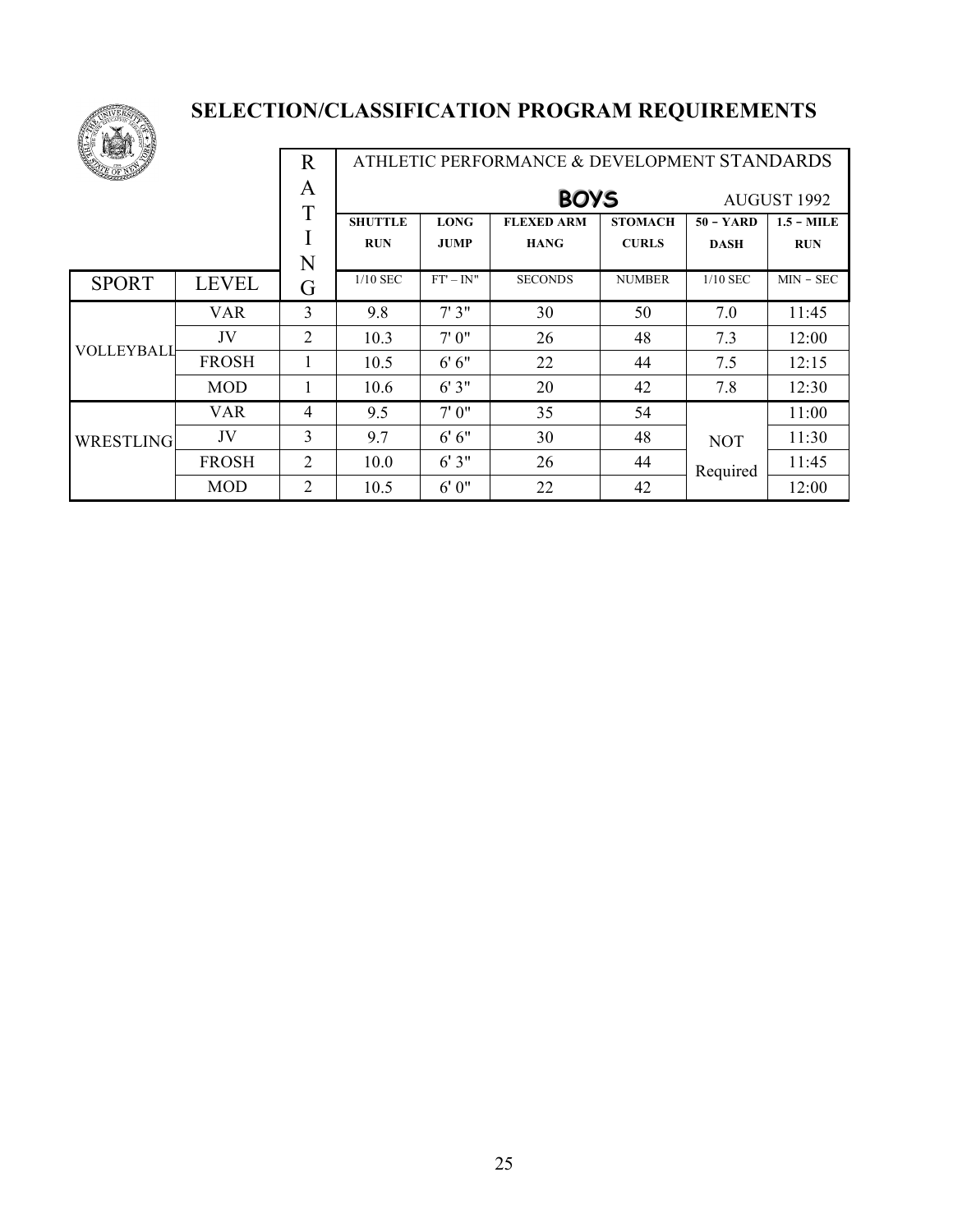

# **SPECIAL TRYOUT PROCESS**

## **BOWLING**

As of September 1, 1995, any  $7<sup>th</sup>$  - or  $8<sup>th</sup>$  -grade student may be given the opportunity to tryout for a junior varsity or varsity bowling team. At the completion of the tryout sessions, which must include 9 games bowled over a 3-day period, if the individual's bowling average puts him/her in the top 8 of your bowlers, he/she is eligible to be selectively classified.

Every student must continue to meet the developmental screening requirement found in the 1992 Selection/Classification guidelines.

## **GOLF**

As of September 1, 1995, any  $7<sup>th</sup>$  - or  $8<sup>th</sup>$  -grade student may be given the opportunity to tryout for a junior varsity or varsity golf team. At the completion of the tryout sessions, which must include 18 holes, golfed over a 3-day period (the first 3 days of the individual's tryout when the course is accessible), if the individual's golf average puts him/her in the top 8 of your golfers, he/she is eligible to be selectively classified.

Every student must continue to meet the developmental screening requirement found in the 992 Selection/Classification guidelines.

#### **USE THE FOLLOWING CHECKLIST TO ASSIST YOU IN SELECTIVELY CLASSIFYING BOWLERS AND GOLFERS:**

- **PARENTAL PERMISSION (ATTACHMENT C)**
- **SCHOOL PHYSICIAN APPROVAL**
- **DEVELOPMENTAL SCREENING (ATTACHMENT D - MALE; ATTACHMENT E - FEMALE)**
- **TRYOUT SESSION**
- **DETERMINATION OF ATHLETE'S POSITION IN TEAM LINEUP**
- **SELECTION/CLASSIFICATION DECISION**